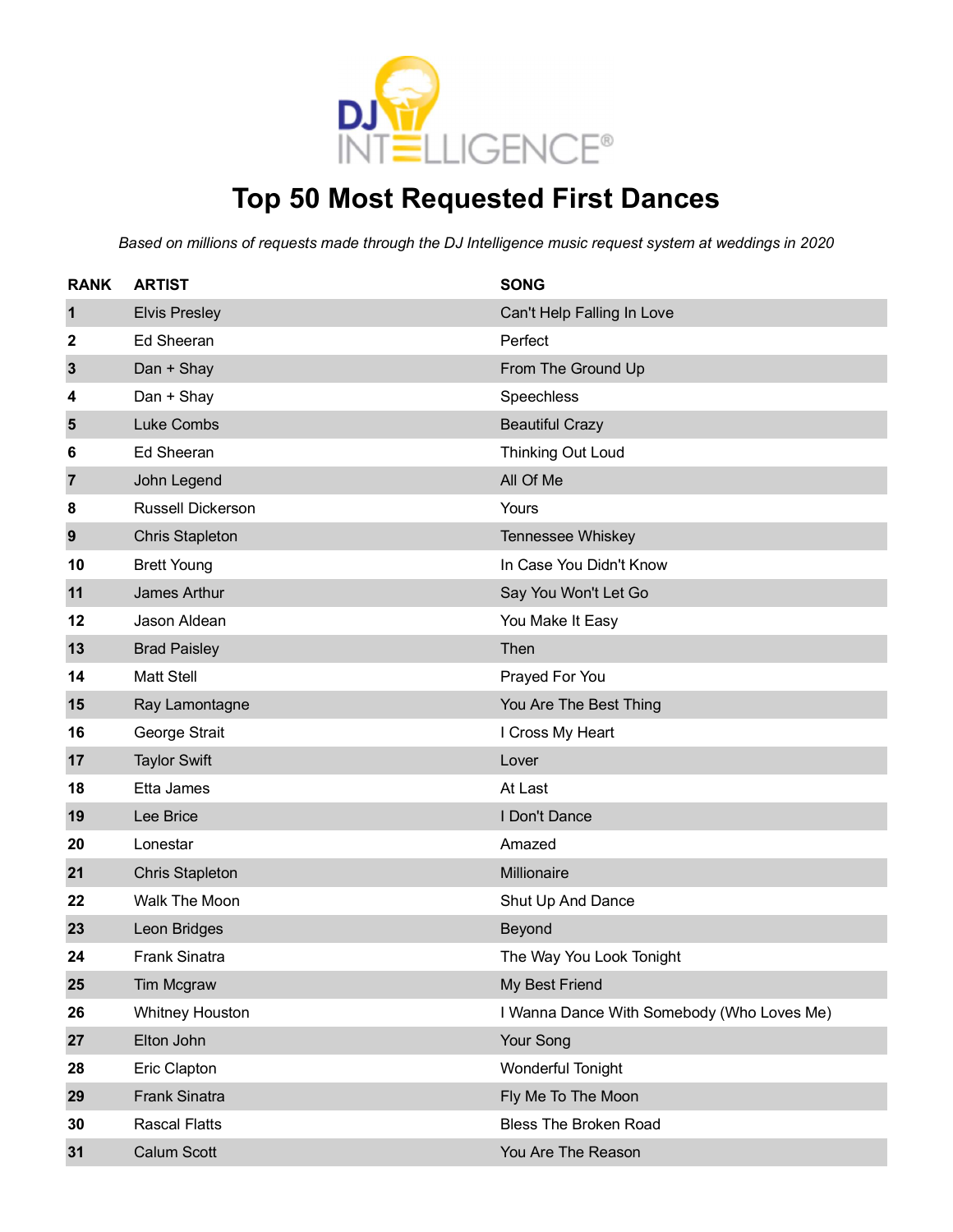| 32 | Christina Perri                            | A Thousand Years             |
|----|--------------------------------------------|------------------------------|
| 33 | Daniel Caesar & H.E.R.                     | <b>Best Part</b>             |
| 34 | <b>Scotty Mccreery</b>                     | This Is It                   |
| 35 | <b>Thomas Rhett</b>                        | Die A Happy Man              |
| 36 | Ben E. King                                | Stand By Me                  |
| 37 | <b>Ellie Goulding</b>                      | How Long Will I Love You     |
| 38 | Aerosmith                                  | I Don't Want To Miss A Thing |
| 39 | <b>Black Eyed Peas</b>                     | Let's Get It Started         |
| 40 | Keith Urban                                | Making Memories Of Us        |
| 41 | Lukas Graham                               | Love Someone                 |
| 42 | Tim Mcgraw & Faith Hill                    | The Rest Of Our Life         |
| 43 | <b>Black Eyed Peas</b>                     | I Gotta Feeling              |
| 44 | Ed Sheeran                                 | How Would You Feel (Paean)   |
| 45 | <b>Hunter Hayes</b>                        | Wanted                       |
| 46 | Kodaline                                   | The One                      |
| 47 | <b>Righteous Brothers</b>                  | <b>Unchained Melody</b>      |
| 48 | Lady Gaga                                  | Always Remember Us This Way  |
| 49 | Shania Twain                               | You're Still The One         |
| 50 | Shania Twain Feat. Guest Vocal Bryan White | From This Moment On          |

*Charts may not be republished without express written consent of Intelligence, Inc. Intelligence, Inc. is not responsible for errors or omissions.*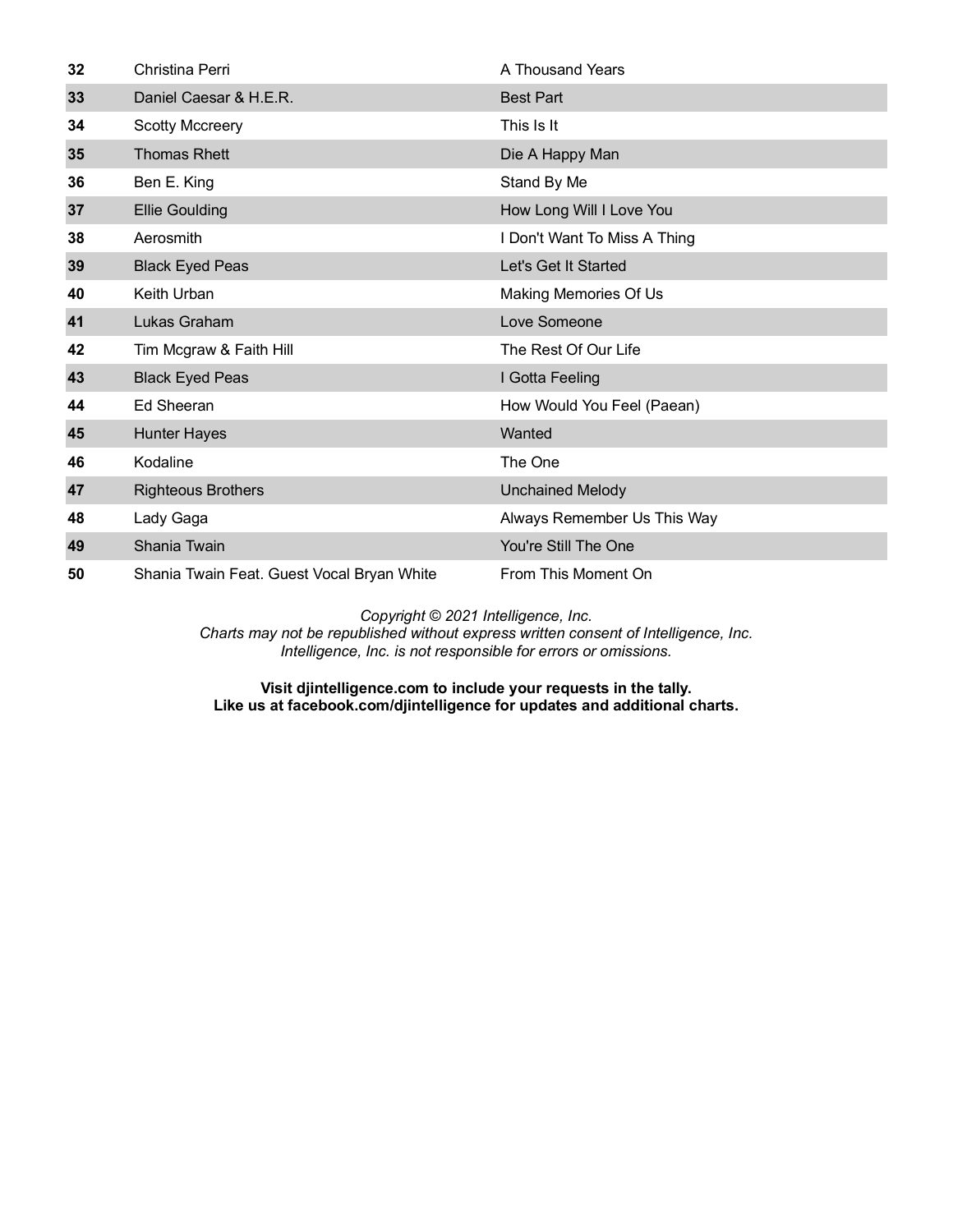

# **Top 50 Most Requested Father Daughter Dances**

| <b>RANK</b> | <b>ARTIST</b>                   | <b>SONG</b>                                             |
|-------------|---------------------------------|---------------------------------------------------------|
| $\mathbf 1$ | Heartland                       | I Loved Her First                                       |
| 2           | Tim Mcgraw                      | My Little Girl                                          |
| 3           | <b>Bob Carlisle</b>             | <b>Butterfly Kisses</b>                                 |
| 4           | <b>Rascal Flatts</b>            | My Wish                                                 |
| 5           | <b>Temptations</b>              | My Girl                                                 |
| 6           | Steven Curtis Chapman           | Cinderella                                              |
| 7           | Stevie Wonder                   | Isn't She Lovely                                        |
| 8           | Louis Armstrong                 | What A Wonderful World                                  |
| 9           | <b>Darius Rucker</b>            | It Won't Be Like This For Long                          |
| 10          | <b>Frank Sinatra</b>            | The Way You Look Tonight                                |
| 11          | <b>Celine Dion</b>              | Because You Loved Me (Theme From Up Close And Personal) |
| 12          | <b>Phil Collins</b>             | You'll Be In My Heart                                   |
| 13          | Fleetwood Mac                   | Landslide                                               |
| 14          | John Mayer                      | Daughters                                               |
| 15          | Van Morrison                    | <b>Brown Eyed Girl</b>                                  |
| 16          | <b>Beatles</b>                  | In My Life                                              |
| 17          | Paul Simon                      | <b>Father And Daughter</b>                              |
| 18          | <b>Shires</b>                   | Daddy's Little Girl                                     |
| 19          | Israel 'Iz' Kamakawiwo'ole      | Over The Rainbow                                        |
| 20          | Tom Petty                       | Wildflowers                                             |
| 21          | Ben E. King                     | Stand By Me                                             |
| 22          | Eric Clapton                    | Wonderful Tonight                                       |
| 23          | <b>Trace Adkins</b>             | Just Fishin'                                            |
| 24          | <b>Elvis Presley</b>            | Can't Help Falling In Love                              |
| 25          | Natalie Cole With Nat King Cole | Unforgettable                                           |
| 26          | Zac Brown Band                  | The Man Who Loves You The Most                          |
| 27          | <b>Billy Joel</b>               | Lullabye (Goodnight, My Angel)                          |
| 28          | James Taylor                    | You've Got A Friend                                     |
| 29          | Lee Ann Womack                  | I Hope You Dance                                        |
| 30          | Kenny Chesney                   | There Goes My Life                                      |
| 31          | <b>Rod Stewart</b>              | Have I Told You Lately                                  |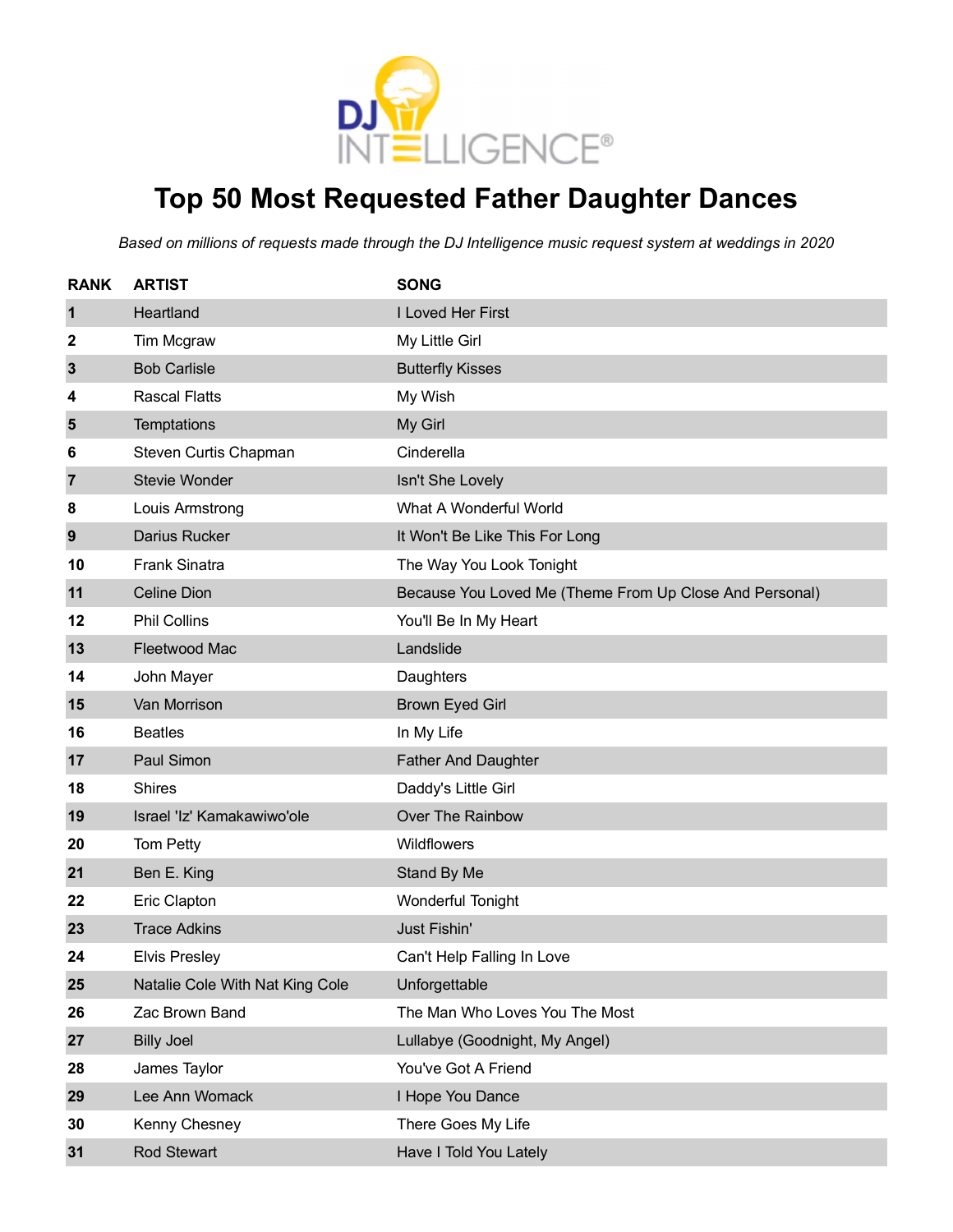| 32 | Faith Hill             | There You'll Be                      |
|----|------------------------|--------------------------------------|
| 33 | <b>Rod Stewart</b>     | <b>Forever Young</b>                 |
| 34 | Tim Mcgraw             | Humble And Kind                      |
| 35 | <b>Beatles</b>         | Here Comes The Sun                   |
| 36 | <b>Chuck Wicks</b>     | Stealing Cinderella                  |
| 37 | <b>Guns N' Roses</b>   | Sweet Child O' Mine                  |
| 38 | <b>Billy Joel</b>      | Just The Way You Are                 |
| 39 | <b>Edwin Mccain</b>    | Walk With You                        |
| 40 | Elton John             | Your Song                            |
| 41 | Joe Cocker             | You Are So Beautiful                 |
| 42 | Loudon Wainwright lii  | Daughter                             |
| 43 | <b>Trace Adkins</b>    | You're Gonna Miss This               |
| 44 | <b>Brad Paisley</b>    | He Didn't Have To Be                 |
| 45 | <b>Charlie Puth</b>    | One Call Away                        |
| 46 | James Taylor           | How Sweet It Is (To Be Loved By You) |
| 47 | Josh Groban            | You Raise Me Up                      |
| 48 | <b>Looking Glass</b>   | Brandy (You're A Fine Girl)          |
| 49 | <b>Luther Vandross</b> | Dance With My Father                 |
| 50 | Pachelbel              | Canon In D                           |

*Charts may not be republished without express written consent of Intelligence, Inc. Intelligence, Inc. is not responsible for errors or omissions.*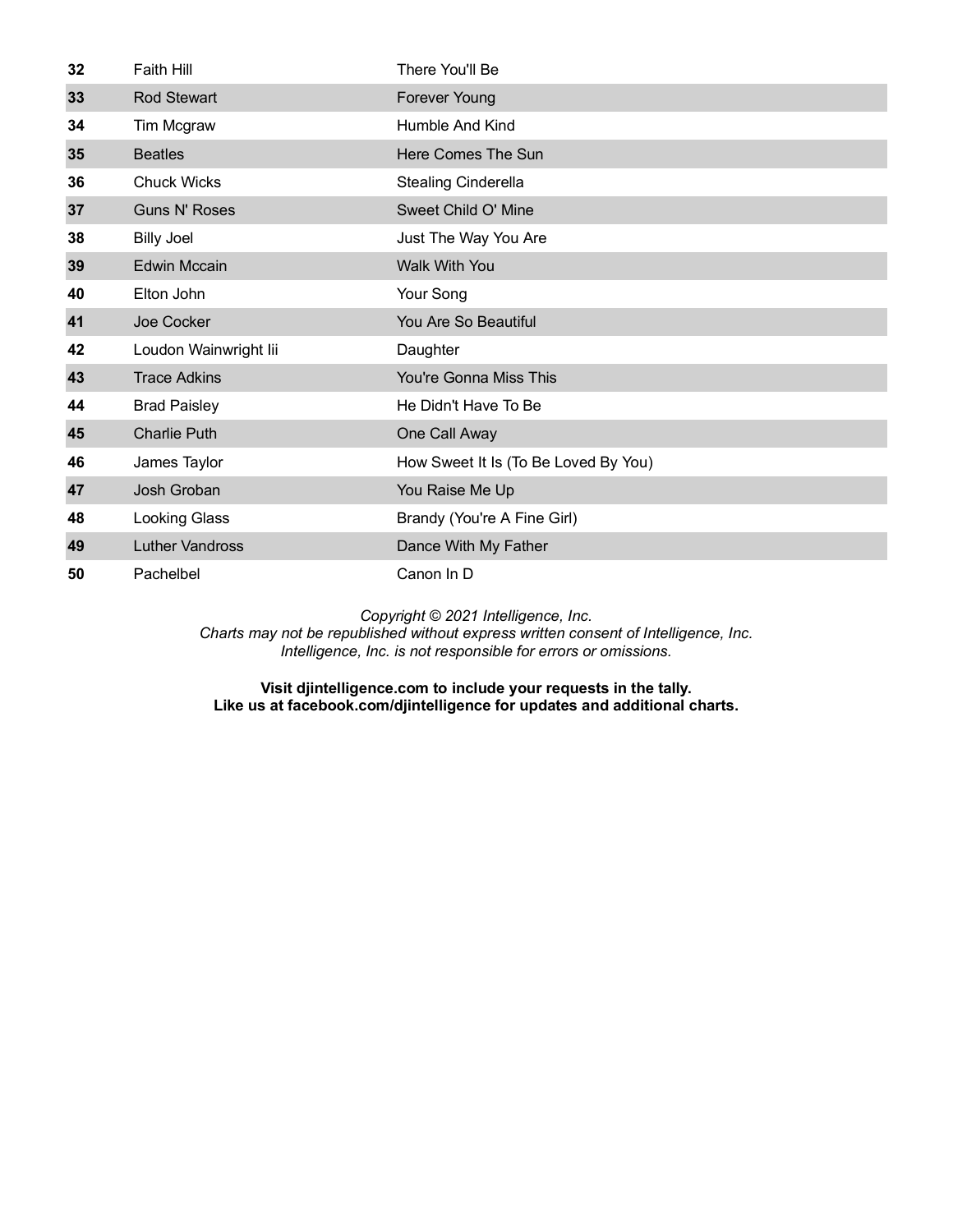

### **Top 50 Most Requested Mother Son Dances**

|                | <b>RANK ARTIST</b>                                       | <b>SONG</b>                                                |
|----------------|----------------------------------------------------------|------------------------------------------------------------|
| $\mathbf{1}$   | <b>Rascal Flatts</b>                                     | My Wish                                                    |
| 2              | Boyz II Men                                              | A Song For Mama                                            |
| $\mathbf{3}$   | Tim Mcgraw                                               | Humble And Kind                                            |
| 4              | Lee Ann Womack                                           | I Hope You Dance                                           |
| 5              | Louis Armstrong                                          | What A Wonderful World                                     |
| 6              | Lynyrd Skynyrd                                           | Simple Man                                                 |
| $\overline{7}$ | Van Morrison                                             | Days Like This                                             |
| 8              | <b>Phil Collins</b>                                      | You'll Be In My Heart                                      |
| 9              | Lee Brice                                                | Boy                                                        |
| 10             | Celine Dion                                              | Because You Loved Me (Theme From Up Close And<br>Personal) |
| 11             | <b>Rod Stewart</b>                                       | <b>Forever Young</b>                                       |
| 12             | <b>Beatles</b>                                           | In My Life                                                 |
| 13             | <b>Reba Mcentire</b>                                     | You're Gonna Be                                            |
| 14             | Eric Church                                              | Like Jesus Does                                            |
| 15             | Jim Brickman Feat. Lady Antebellum With Hillary<br>Scott | <b>Never Alone</b>                                         |
| 16             | Kenny Chesney                                            | Don't Blink                                                |
| 17             | Fleetwood Mac                                            | Landslide                                                  |
| 18             | Jason Mraz                                               | 93 Million Miles                                           |
| 19             | Josh Groban                                              | You Raise Me Up                                            |
| 20             | Elton John                                               | Your Song                                                  |
| 21             | Israel 'Iz' Kamakawiwo'ole                               | Over The Rainbow                                           |
| 22             | James Taylor                                             | How Sweet It Is (To Be Loved By You)                       |
| 23             | Ben E. King                                              | Stand By Me                                                |
| 24             | <b>Garth Brooks</b>                                      | Mom                                                        |
| 25             | <b>Taylor Hicks</b>                                      | Do I Make You Proud                                        |
| 26             | Beach Boys                                               | God Only Knows                                             |
| 27             | Carrie Underwood                                         | Mama's Song                                                |
| 28             | <b>Jason Matthews</b>                                    | That's What Mamas Do                                       |
| 29             | <b>Billy Joel</b>                                        | Just The Way You Are                                       |
| 30             | <b>Trace Adkins</b>                                      | Then They Do                                               |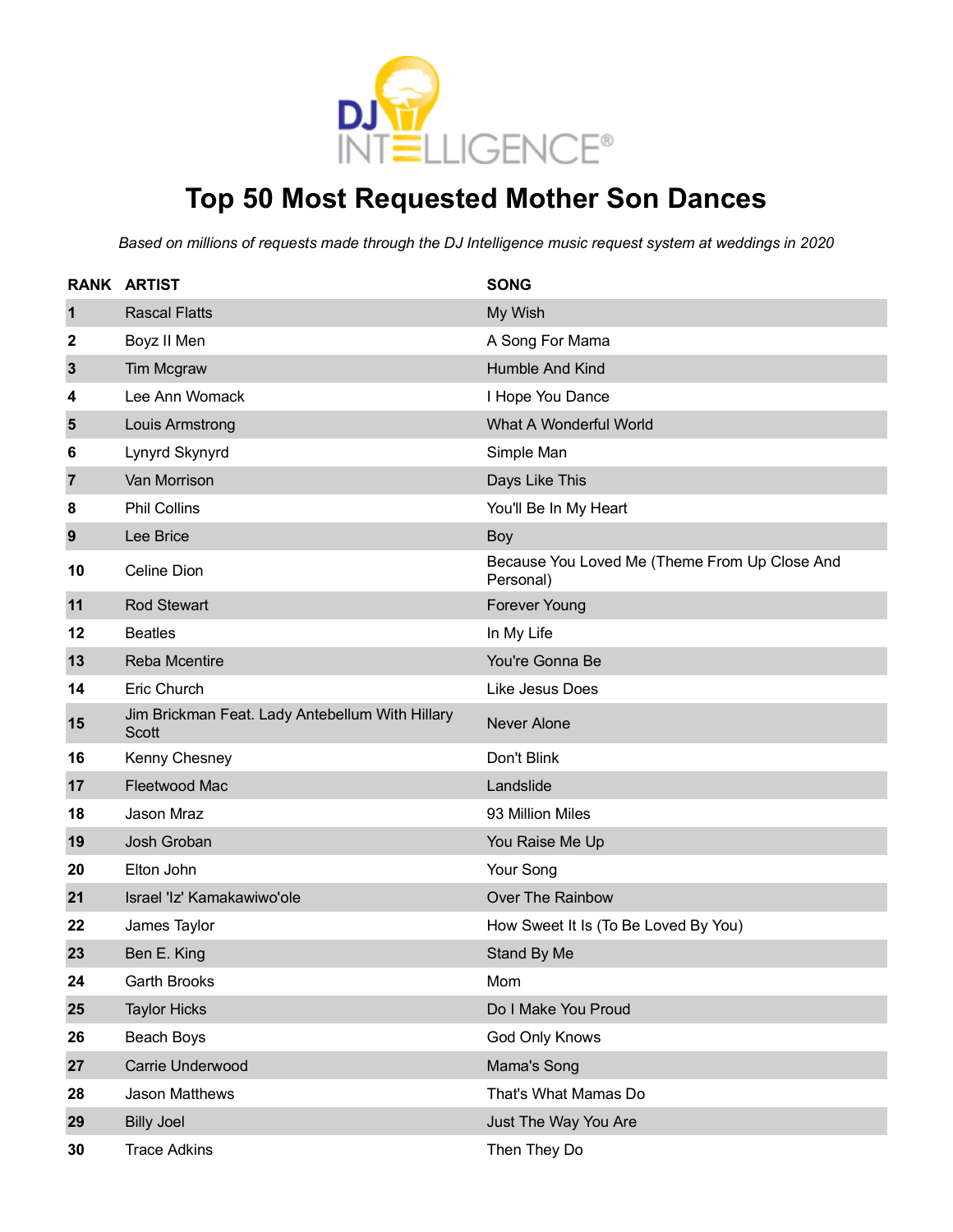| 31 | <b>Bette Midler</b>          | Wind Beneath My Wings           |
|----|------------------------------|---------------------------------|
| 32 | Jackson 5                    | I'll Be There                   |
| 33 | Marvin Gaye & Tammi Terrell  | Ain't No Mountain High Enough   |
| 34 | <b>Reba Mcentire</b>         | He Gets That From Me            |
| 35 | <b>Rod Stewart</b>           | Have I Told You Lately          |
| 36 | Stevie Wonder                | You Are The Sunshine Of My Life |
| 37 | Van Morrison                 | <b>Brown Eyed Girl</b>          |
| 38 | <b>Beatles</b>               | Here Comes The Sun              |
| 39 | <b>Blake Shelton</b>         | The Baby                        |
| 40 | <b>Ellie Goulding</b>        | How Long Will I Love You        |
| 41 | Eric Clapton                 | <b>Wonderful Tonight</b>        |
| 42 | Paul Simon                   | Loves Me Like A Rock            |
| 43 | <b>ABBA</b>                  | Dancing Queen                   |
| 44 | Carpenters                   | (They Long To Be) Close To You  |
| 45 | Dexy's Midnight Runners      | Come On Eileen                  |
| 46 | <b>Dixie Chicks</b>          | Godspeed (Sweet Dreams)         |
| 47 | Earth, Wind & Fire           | September                       |
| 48 | Kenny Loggins                | Return To Pooh Corner           |
| 49 | Lyle Lovett And Randy Newman | You've Got A Friend In Me       |
| 50 | <b>Mark Harris</b>           | Find Your Wings                 |

*Charts may not be republished without express written consent of Intelligence, Inc. Intelligence, Inc. is not responsible for errors or omissions.*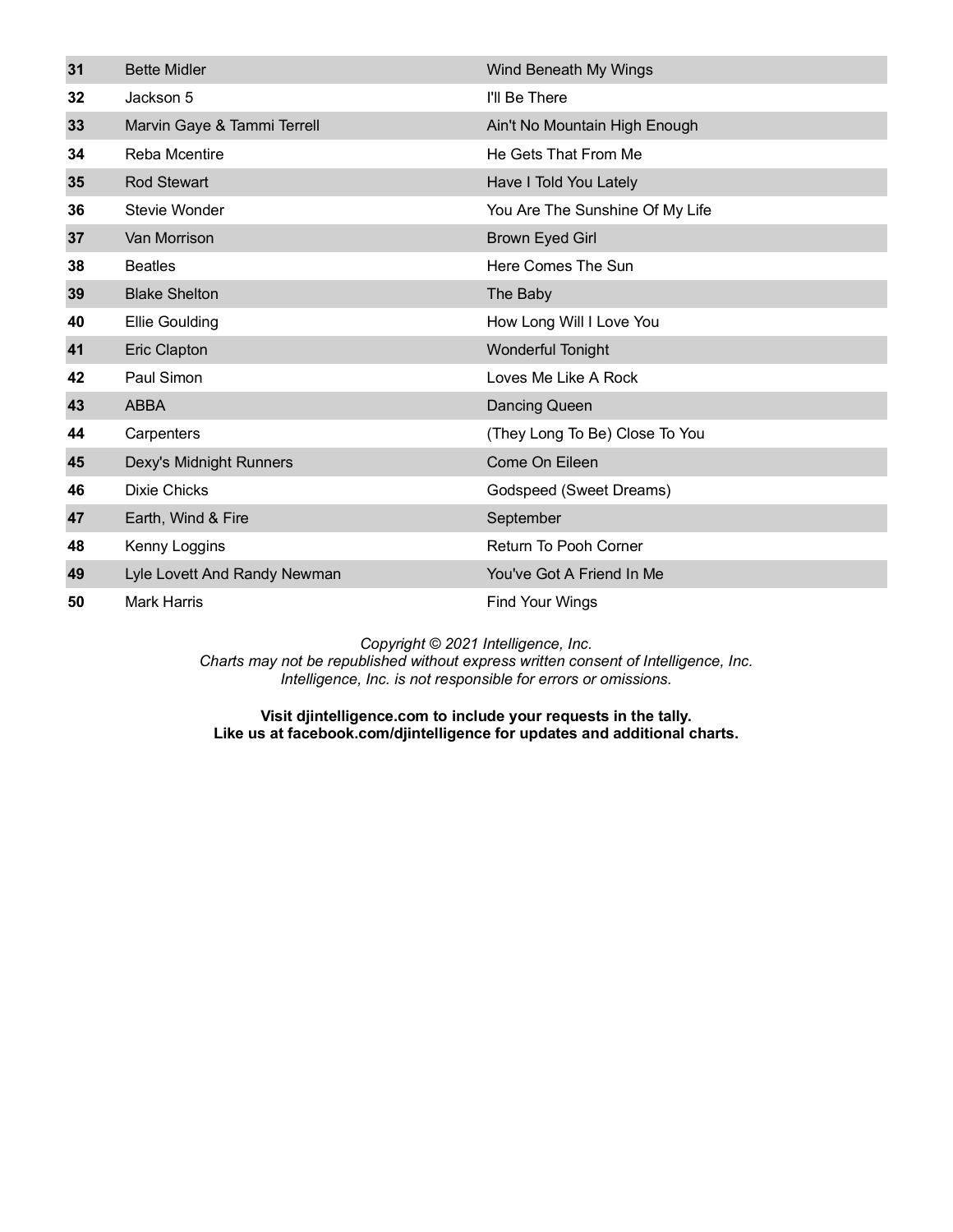

### **Top 50 Most Requested Wedding Party Dances**

| <b>RANK</b>    | <b>ARTIST</b>            | <b>SONG</b>                                |
|----------------|--------------------------|--------------------------------------------|
| $\mathbf 1$    | <b>Blanco Brown</b>      | The Git Up                                 |
| 2              | Walk The Moon            | Shut Up And Dance                          |
| $\mathbf{3}$   | Justin Timberlake        | Can't Stop The Feeling!                    |
| 4              | <b>Whitney Houston</b>   | I Wanna Dance With Somebody (Who Loves Me) |
| 5              | Brooks & Dunn            | Boot Scootin' Boogie                       |
| 6              | KC & The Sunshine Band   | <b>Boogie Shoes</b>                        |
| $\overline{7}$ | Kenny Loggins            | Footloose                                  |
| 8              | <b>Beatles</b>           | <b>Twist And Shout</b>                     |
| 9              | <b>Black Eyed Peas</b>   | Boom Boom Pow                              |
| 10             | <b>Black Eyed Peas</b>   | I Gotta Feeling                            |
| 11             | <b>Brian Mcknight</b>    | <b>Back At One</b>                         |
| 12             | <b>Brothers Osborne</b>  | Stay A Little Longer                       |
| 13             | <b>Bruce Springsteen</b> | Dancing In The Dark                        |
| 14             | <b>Bruno Mars</b>        | 24k Magic                                  |
| 15             | <b>Bryan Adams</b>       | Summer Of '69                              |
| 16             | Celia Cruz               | La Vida Es Un Carnaval                     |
| 17             | Cherub                   | Doses & Mimosas                            |
| 18             | Chris Brown              | Forever                                    |
| 19             | <b>Chris Stapleton</b>   | Tennessee Whiskey                          |
| 20             | Daddy Yankee Feat. Snow  | Con Calma                                  |
| 21             | Dexy's Midnight Runners  | Come On Eileen                             |
| 22             | DJ Snake Feat. Lil Jon   | Turn Down For What                         |
| 23             | DJ Unk                   | Walk It Out                                |
| 24             | <b>DNCE</b>              | Cake By The Ocean                          |
| 25             | Earth, Wind & Fire       | September                                  |
| 26             | <b>Ed Sheeran</b>        | Perfect                                    |
| 27             | Ed Sheeran Feat. Beyonce | Perfect                                    |
| 28             | Firehouse                | Love Of A Lifetime                         |
| 29             | <b>Frank Sinatra</b>     | You Make Me Feel So Young                  |
| 30             | Garth Brooks             | Friends In Low Places                      |
| 31             | George Strait            | I Cross My Heart                           |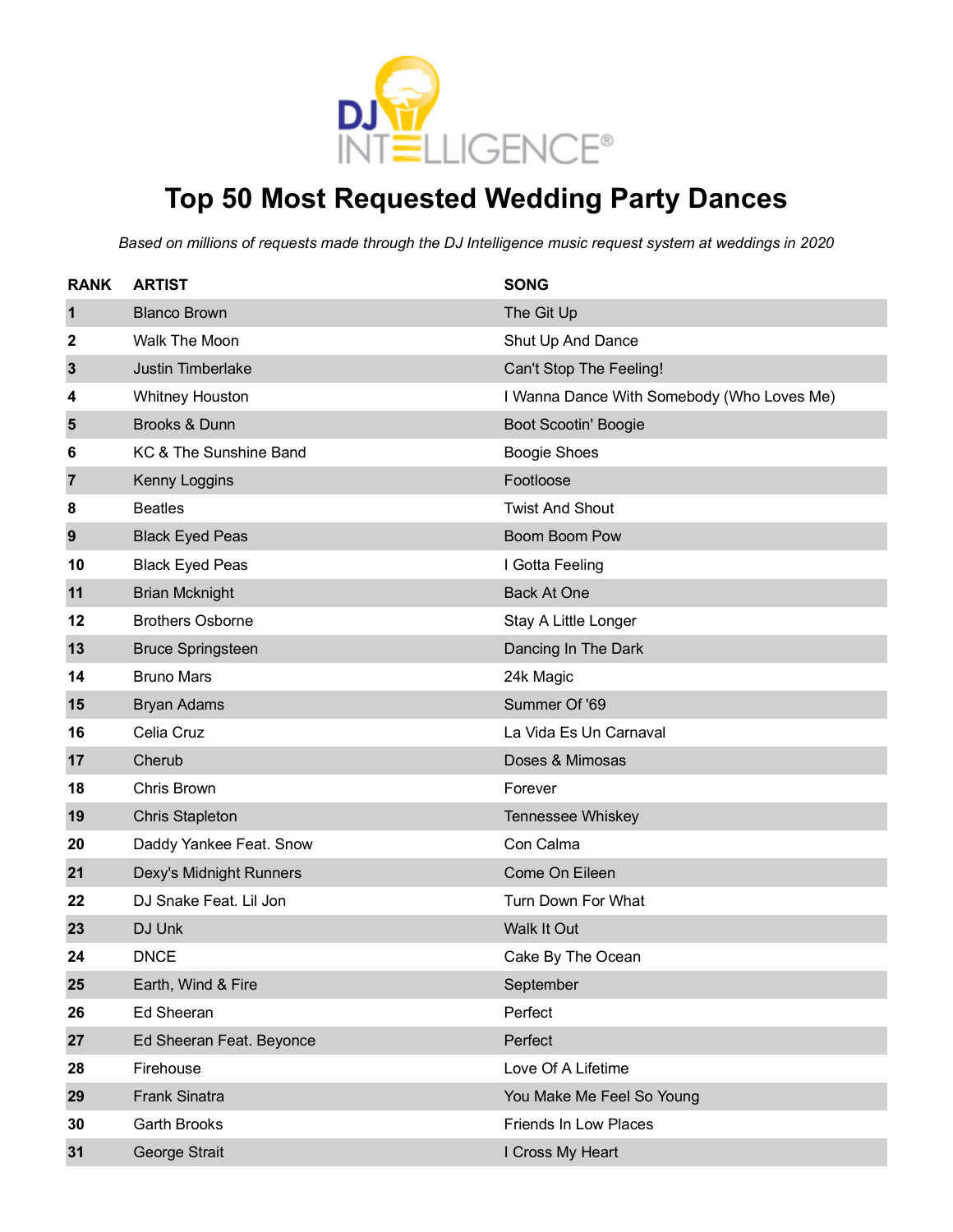| 32 | Hayes Hunter                             | Wanted                  |
|----|------------------------------------------|-------------------------|
| 33 | Heavy D. & The Boyz                      | Now That We Found Love  |
| 34 | Keith Urban                              | Your Everything         |
| 35 | Kool & The Gang                          | Celebration             |
| 36 | Kygo Feat. Conrad                        | Firestone               |
| 37 | LMFAO Feat. Lauren Bennett And Goon Rock | Party Rock Anthem       |
| 38 | Luke Bryan                               | Knockin' Boots          |
| 39 | Luke Combs                               | <b>Beautiful Crazy</b>  |
| 40 | Mark Ronson Feat, Bruno Mars             | Uptown Funk             |
| 41 | <b>Men Without Hats</b>                  | The Safety Dance        |
| 42 | Paramore                                 | <b>Misery Business</b>  |
| 43 | Peking Duk                               | Wasted                  |
| 44 | <b>Pharrell Williams</b>                 | Happy                   |
| 45 | Pink                                     | <b>Raise Your Glass</b> |
| 46 | Quad City DJ's                           | Space Jam               |
| 47 | <b>Rascal Flatts</b>                     | <b>Back To Life</b>     |
| 48 | Redbone                                  | Come And Get Your Love  |
| 49 | Shania Twain                             | Any Man Of Mine         |
| 50 | The Nitty Gritty Dirt Band               | Fishin' In The Dark     |

*Charts may not be republished without express written consent of Intelligence, Inc. Intelligence, Inc. is not responsible for errors or omissions.*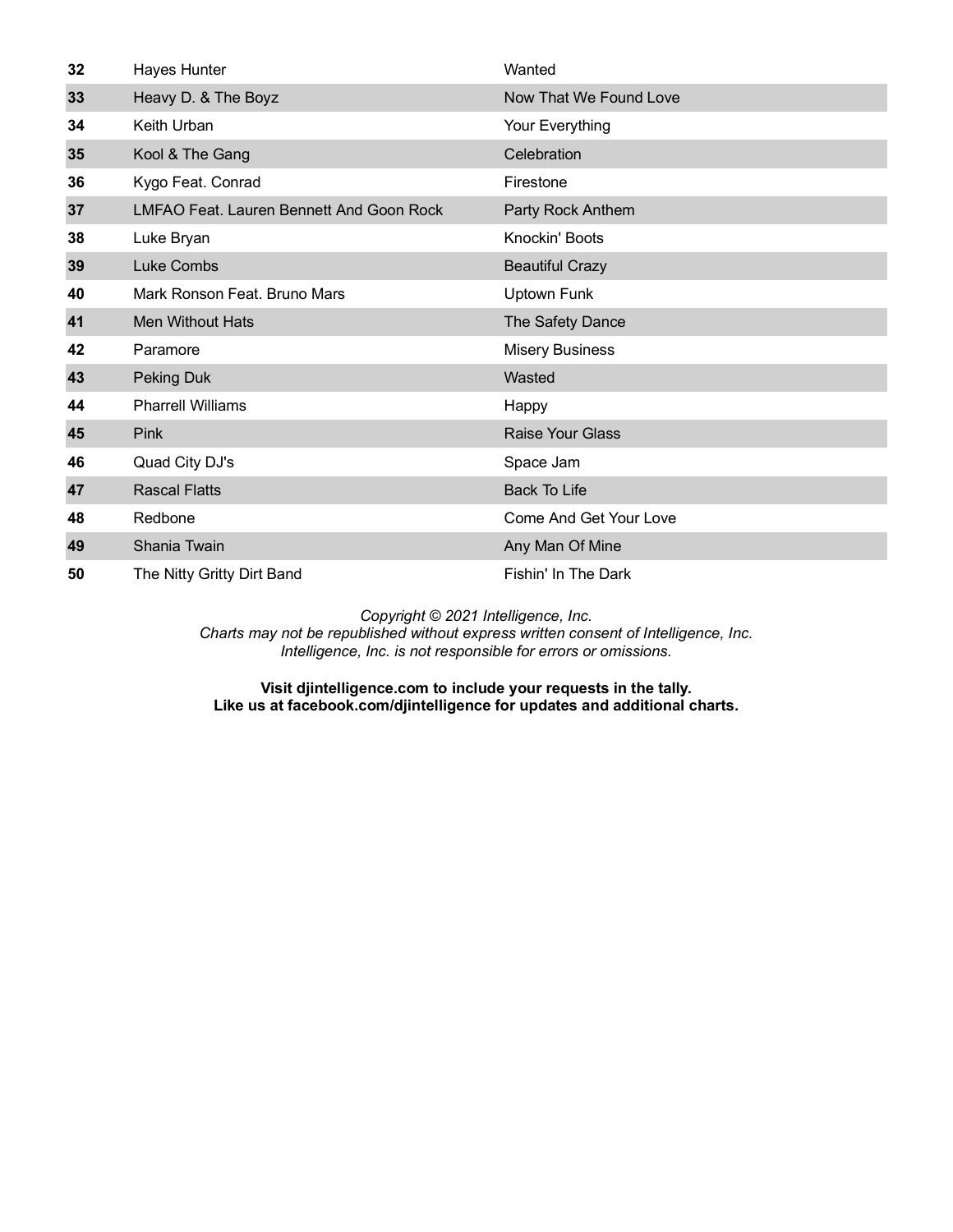

### **Top 50 Most Requested Bouquet Toss Songs**

| <b>RANK</b>    | <b>ARTIST</b>                             | <b>SONG</b>                      |
|----------------|-------------------------------------------|----------------------------------|
| 1              | Beyonce                                   | Single Ladies (Put A Ring On It) |
| 2              | Meghan Trainor                            | Dear Future Husband              |
| $\mathbf{3}$   | Shania Twain                              | Man! I Feel Like A Woman!        |
| 4              | Cyndi Lauper                              | Girls Just Want To Have Fun      |
| 5              | David Guetta Feat. Flo Rida & Nicki Minaj | Where Them Girls At              |
| 6              | Beyonce                                   | Run The World (Girls)            |
| $\overline{7}$ | <b>Spice Girls</b>                        | Wannabe                          |
| 8              | Ludacris Feat. Mystikal                   | Move B***H                       |
| 9              | Christina Aguilera, Lil' Kim, Mya & Pink  | Lady Marmalade                   |
| 10             | Kelis                                     | Milkshake                        |
| 11             | Lizzo                                     | Good As Hell                     |
| 12             | Shania Twain                              | Any Man Of Mine                  |
| 13             | <b>Weather Girls</b>                      | It's Raining Men                 |
| 14             | Beyonce                                   | Love On Top                      |
| 15             | <b>TLC</b>                                | No Scrubs                        |
| 16             | Kool & The Gang                           | Ladies Night                     |
| 17             | Lizzo                                     | <b>Truth Hurts</b>               |
| 18             | Pat Benatar                               | Hit Me With Your Best Shot       |
| 19             | Beyonce                                   | Formation                        |
| 20             | Beyonce Feat. Jay-Z                       | Crazy In Love                    |
| 21             | Destiny's Child                           | Jumpin, Jumpin                   |
| 22             | <b>Blondie</b>                            | One Way Or Another               |
| 23             | Destiny's Child                           | Independent Women Part 1         |
| 24             | Gwen Stefani                              | <b>Hollaback Girl</b>            |
| 25             | Keri Hilson                               | <b>Pretty Girl Rock</b>          |
| 26             | Queen                                     | Another One Bites The Dust       |
| 27             | Roy Orbison                               | Oh, Pretty Woman                 |
| 28             | <b>ABBA</b>                               | Dancing Queen                    |
| 29             | <b>Bruno Mars</b>                         | Marry You                        |
| 30             | Fifth Harmony                             | That's My Girl                   |
| 31             | Fifth Harmony Feat. Kid Ink               | Worth It                         |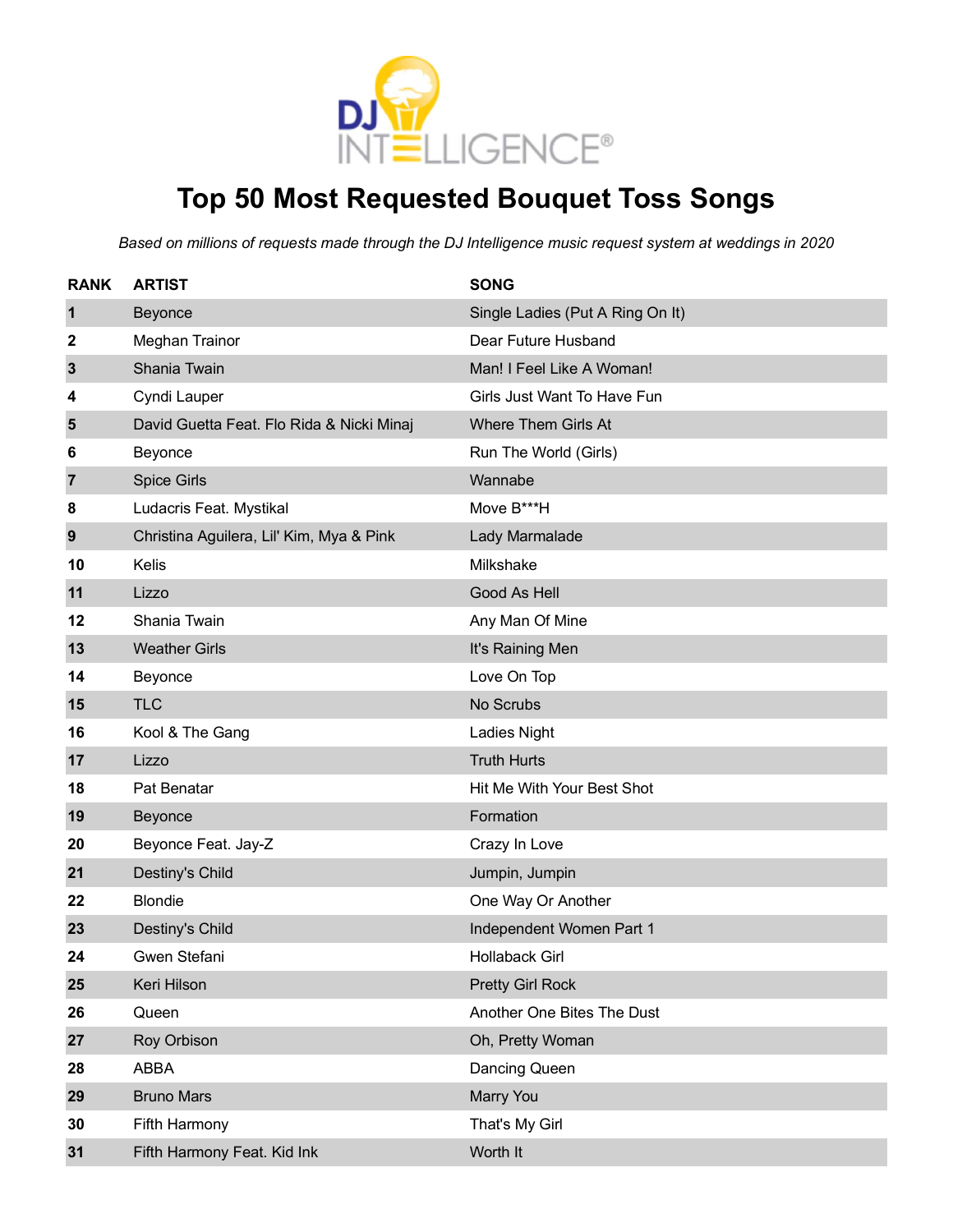| 32 | Ginuwine                                  | Pony                                               |
|----|-------------------------------------------|----------------------------------------------------|
| 33 | Lizzo                                     | Juice                                              |
| 34 | <b>Martina Mcbride</b>                    | This One's For The Girls                           |
| 35 | Michael Jackson                           | P.Y.T. (Pretty Young Thing)                        |
| 36 | <b>Motley Crue</b>                        | Girls, Girls, Girls                                |
| 37 | Selena Gomez                              | Come & Get It                                      |
| 38 | Ariana Grande                             | 7 Rings                                            |
| 39 | <b>B-52's</b>                             | Love Shack                                         |
| 40 | Cardi B                                   | I Like It                                          |
| 41 | Fergie Feat. Will.I.Am                    | Fergalicious                                       |
| 42 | Ava Max                                   | Kings & Queens                                     |
| 43 | Beyonce Feat. J. Cole                     | Party                                              |
| 44 | Brooke Valentine Feat. Big Boi & Lil' Jon | Girlfight                                          |
| 45 | <b>Bruno Mars</b>                         | Treasure                                           |
| 46 | <b>Carl Carlton</b>                       | She's A Bad Mama Jama (She's Built, She's Stacked) |
| 47 | Daft Punk Feat. Pharrell Williams         | <b>Get Lucky</b>                                   |
| 48 | Diana Ross & The Supremes                 | You Can't Hurry Love                               |
| 49 | <b>Dixie Cups</b>                         | <b>Chapel Of Love</b>                              |
| 50 | <b>Dusty Springfield</b>                  | Wishin' And Hopin'                                 |

*Charts may not be republished without express written consent of Intelligence, Inc. Intelligence, Inc. is not responsible for errors or omissions.*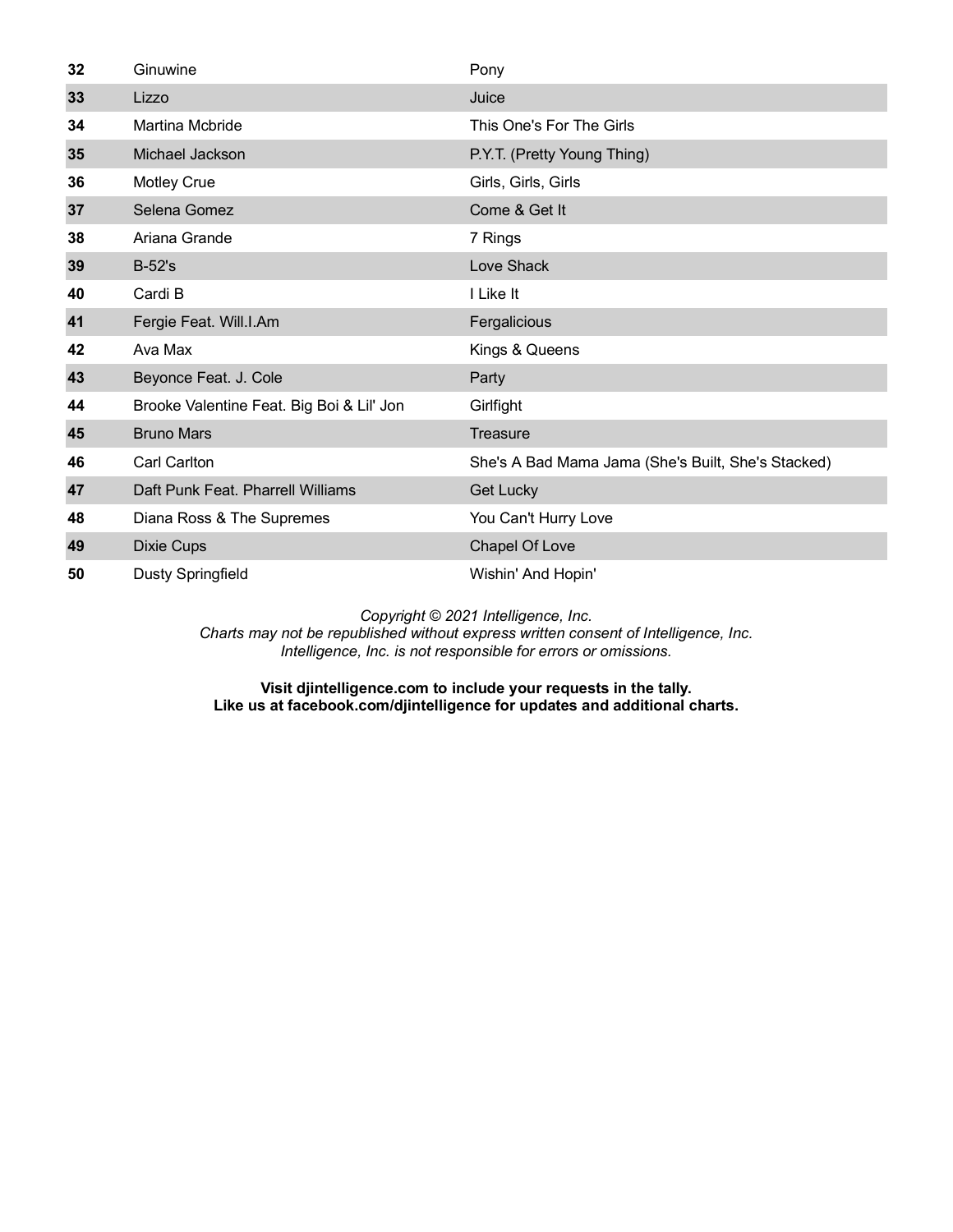

### **Top 50 Most Requested Garter Toss Songs**

| <b>RANK</b>  | <b>ARTIST</b>                     | <b>SONG</b>                      |
|--------------|-----------------------------------|----------------------------------|
| 1            | Ginuwine                          | Pony                             |
| 2            | <b>Nelly</b>                      | Hot In Herre                     |
| $\mathbf{3}$ | Queen                             | Another One Bites The Dust       |
| 4            | Def Leppard                       | Pour Some Sugar On Me            |
| 5            | <b>Marvin Gaye</b>                | Let's Get It On                  |
| 6            | Kenny Loggins                     | Danger Zone                      |
| 7            | <b>Justin Timberlake</b>          | Sexyback                         |
| 8            | Big & Rich                        | Save A Horse (Ride A Cowboy)     |
| 9            | Warrant                           | <b>Cherry Pie</b>                |
| 10           | Panic! At The Disco               | Death Of A Bachelor              |
| 11           | <b>Baha Men</b>                   | Who Let The Dogs Out             |
| 12           | Tim Mcgraw                        | Real Good Man                    |
| 13           | ZZ Top                            | Sharp Dressed Man                |
| 14           | <b>Hot Chocolate</b>              | You Sexy Thing                   |
| 15           | AC/DC                             | You Shook Me All Night Long      |
| 16           | Beyonce                           | Single Ladies (Put A Ring On It) |
| 17           | Georgia Satellites                | Keep Your Hands To Yourself      |
| 18           | Survivor                          | Eye Of The Tiger                 |
| 19           | George Thorogood & The Destroyers | <b>Bad To The Bone</b>           |
| 20           | Adam Clayton & Larry Mullen       | Theme From Mission: Impossible   |
| 21           | <b>Justin Timberlake</b>          | Suit & Tie                       |
| 22           | Michael Jackson                   | The Way You Make Me Feel         |
| 23           | Shaggy                            | Boombastic                       |
| 24           | Van Halen                         | Hot For Teacher                  |
| 25           | ZZ Top                            | Legs                             |
| 26           | Henry Mancini                     | The Pink Panther Theme           |
| 27           | Inner Circle                      | Bad Boys (Theme From Cops)       |
| 28           | Jay-Z Feat. Ugk                   | <b>Big Pimpin'</b>               |
| 29           | Kelis                             | Milkshake                        |
| 30           | <b>LMFAO</b>                      | Sexy And I Know It               |
| 31           | <b>Pretty Ricky</b>               | <b>Grind With Me</b>             |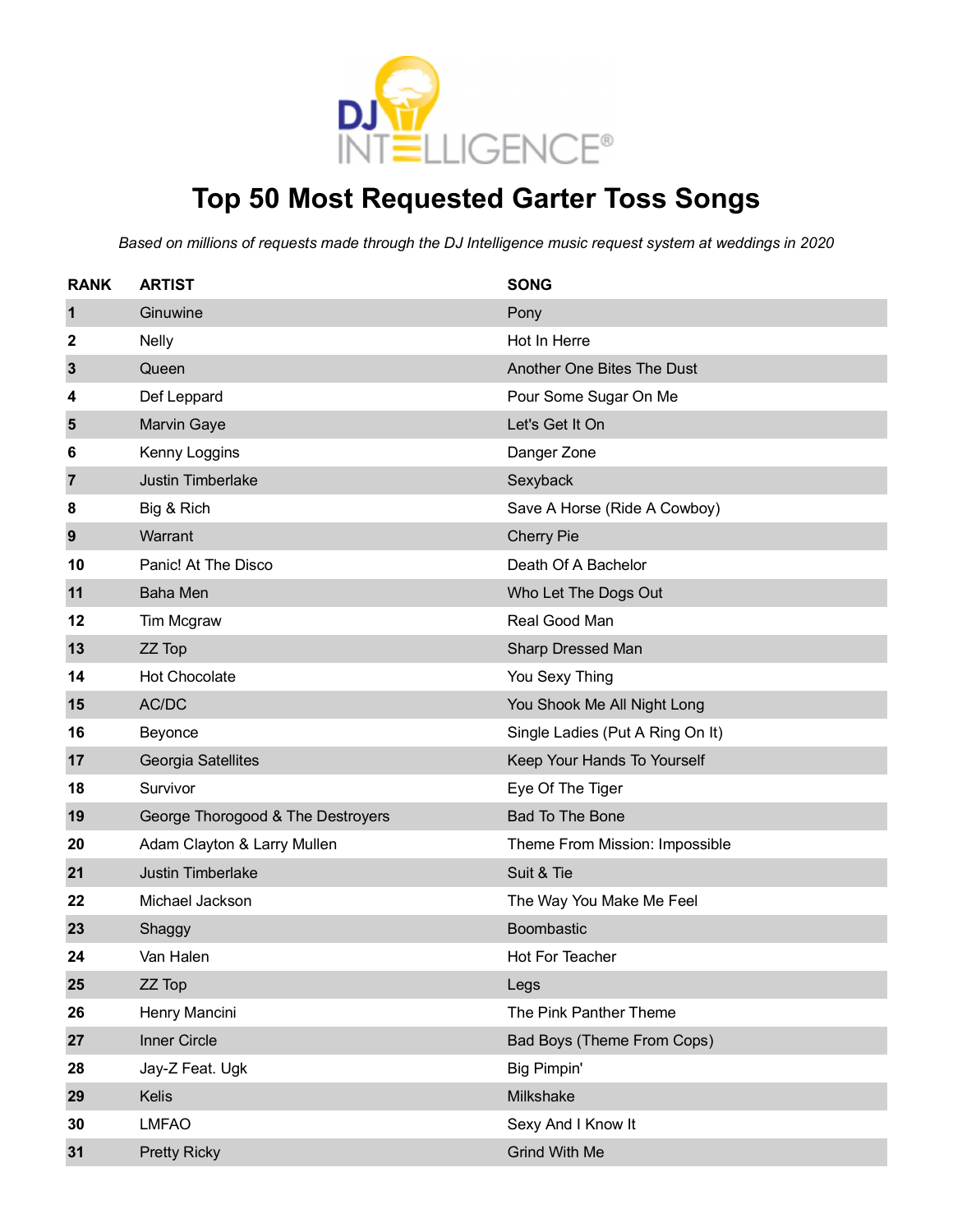| 32 | R. Kelly                                  | Bump N' Grind                               |
|----|-------------------------------------------|---------------------------------------------|
| 33 | Salt-N-Pepa                               | Whatta Man                                  |
| 34 | Sisqo                                     | <b>Thong Song</b>                           |
| 35 | Ugk Feat. Outkast                         | International Players Anthem (I Choose You) |
| 36 | AC/DC                                     | Thunderstruck                               |
| 37 | Bruno Mars & Cardi B                      | Please Me                                   |
| 38 | Daft Punk Feat. Pharrell Williams         | Get Lucky                                   |
| 39 | <b>Elvis Presley</b>                      | A Little Less Conversation                  |
| 40 | Joe Cocker                                | You Can Leave Your Hat On                   |
| 41 | <b>Right Said Fred</b>                    | I'm Too Sexy                                |
| 42 | <b>Right Said Fred</b>                    | I'm Too Sexy 2007                           |
| 43 | Tone Loc                                  | <b>Wild Thing</b>                           |
| 44 | Aloe Blacc                                | The Man                                     |
| 45 | <b>Black Eyed Peas</b>                    | I Gotta Feeling                             |
| 46 | <b>Blue Swede</b>                         | Hooked On A Feeling                         |
| 47 | Cake                                      | Short Skirt / Long Jacket                   |
| 48 | Charlie Puth Feat. Meghan Trainor         | Marvin Gaye                                 |
| 49 | Commodores                                | <b>Brick House</b>                          |
| 50 | David Guetta Feat. Flo Rida & Nicki Minaj | Where Them Girls At                         |

*Charts may not be republished without express written consent of Intelligence, Inc. Intelligence, Inc. is not responsible for errors or omissions.*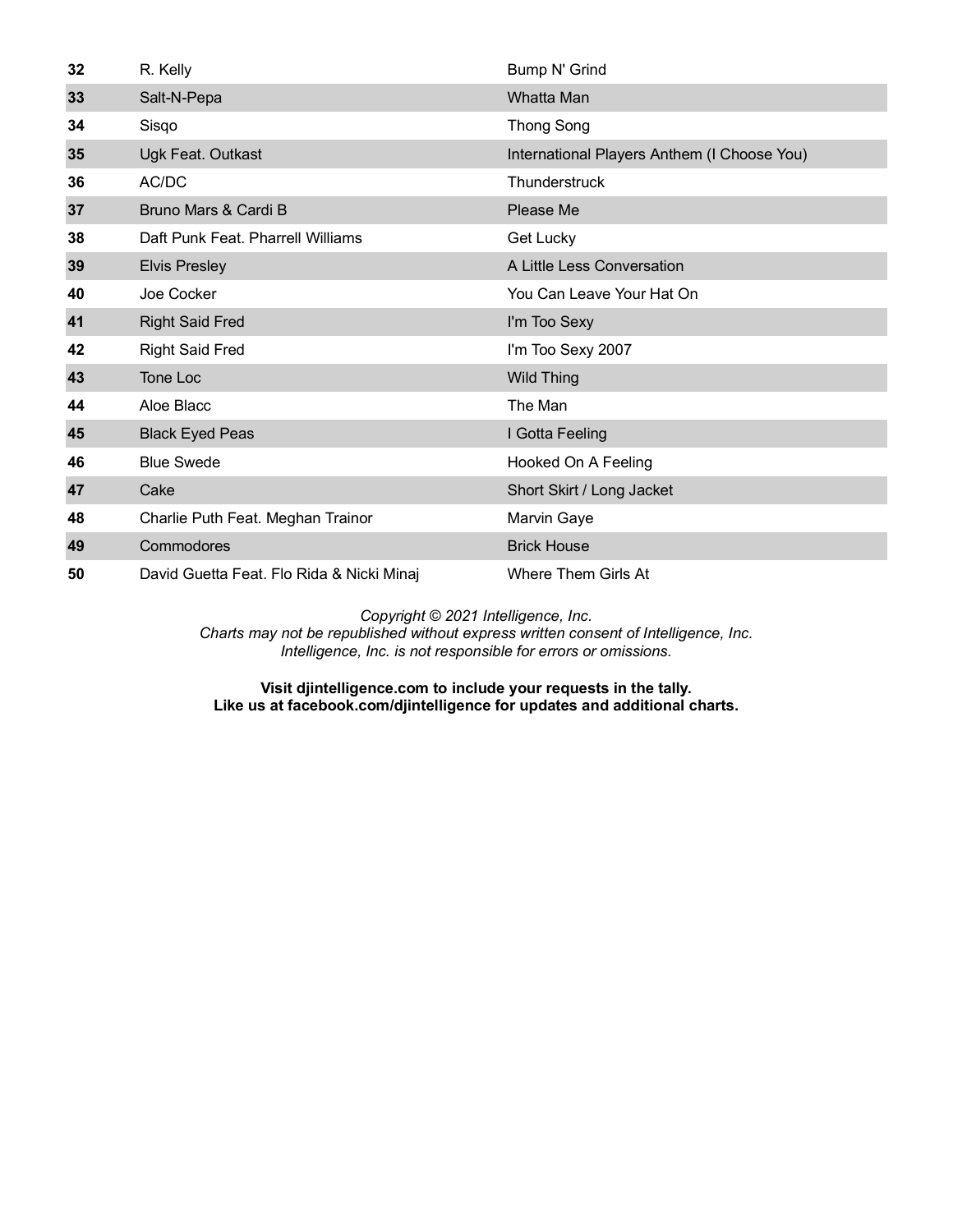

### **Top 50 Most Requested Cake Cutting Songs**

| <b>RANK</b> | <b>ARTIST</b>               | <b>SONG</b>                                  |
|-------------|-----------------------------|----------------------------------------------|
| 1           | Maroon 5                    | Sugar                                        |
| 2           | James Taylor                | How Sweet It Is (To Be Loved By You)         |
| 3           | Archies                     | Sugar, Sugar                                 |
| 4           | <b>DNCE</b>                 | Cake By The Ocean                            |
| 5           | Def Leppard                 | Pour Some Sugar On Me                        |
| 6           | Natalie Cole                | This Will Be (An Everlasting Love)           |
| 7           | Four Tops                   | I Can't Help Myself (Sugar Pie, Honey Bunch) |
| 8           | Flo Rida & 99 Percent       | Cake                                         |
| 9           | <b>Old Dominion</b>         | <b>Make It Sweet</b>                         |
| 10          | <b>Bruno Mars</b>           | Marry You                                    |
| 11          | Jack Johnson                | <b>Better Together</b>                       |
| 12          | Beyonce                     | Love On Top                                  |
| 13          | <b>Blake Shelton</b>        | Honey Bee                                    |
| 14          | Daryl Hall & John Oates     | You Make My Dreams Come True                 |
| 15          | Rihanna Feat. Chris Brown   | <b>Birthday Cake</b>                         |
| 16          | Nat King Cole               | $L-O-V-E$                                    |
| 17          | Dan + Shay                  | Speechless                                   |
| 18          | Ray Lamontagne              | You Are The Best Thing                       |
| 19          | <b>Ed Sheeran</b>           | Perfect                                      |
| 20          | Jason Mraz & Colbie Caillat | Lucky                                        |
| 21          | <b>Michael Buble</b>        | Everything                                   |
| 22          | Queen                       | You're My Best Friend                        |
| 23          | <b>Stevie Wonder</b>        | Signed, Sealed, Delivered I'm Yours          |
| 24          | Foundations                 | <b>Build Me Up Buttercup</b>                 |
| 25          | <b>Frank Sinatra</b>        | The Way You Look Tonight                     |
| 26          | Cake                        | Love You Madly                               |
| 27          | <b>Ed Sheeran</b>           | <b>Thinking Out Loud</b>                     |
| 28          | Michael Buble               | How Sweet It Is                              |
| 29          | Average White Band          | <b>Cut The Cake</b>                          |
| 30          | Frank Sinatra               | Love And Marriage                            |
| 31          | Pat Benatar                 | Hit Me With Your Best Shot                   |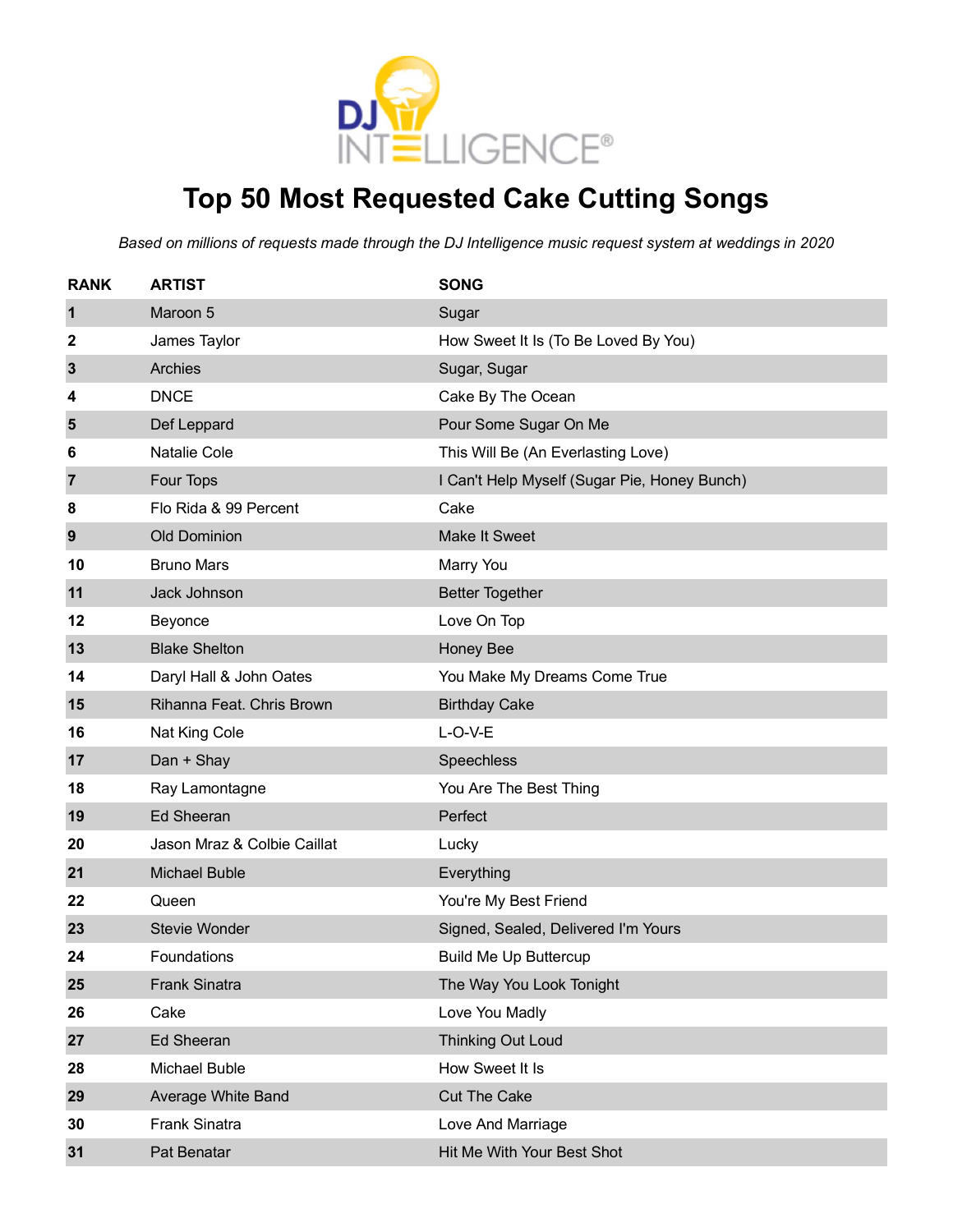| 32 | Dean Martin              | That's Amore               |
|----|--------------------------|----------------------------|
| 33 | John Legend              | All Of Me                  |
| 34 | U <sub>2</sub>           | <b>Sweetest Thing</b>      |
| 35 | Zac Brown Band           | Loving You Easy            |
| 36 | 50 Cent                  | Candy Shop                 |
| 37 | <b>American Authors</b>  | Best Day Of My Life        |
| 38 | <b>Elvis Presley</b>     | Can't Help Falling In Love |
| 39 | Etta James               | At Last                    |
| 40 | Sugarland                | <b>Stuck Like Glue</b>     |
| 41 | <b>Taylor Swift</b>      | Lover                      |
| 42 | Christina Perri          | A Thousand Years           |
| 43 | <b>Harry Styles</b>      | <b>Watermelon Sugar</b>    |
| 44 | James Arthur             | Say You Won't Let Go       |
| 45 | Lanco                    | <b>Greatest Love Story</b> |
| 46 | Sixpence None The Richer | Kiss Me                    |
| 47 | <b>Taylor Swift</b>      | Today Was A Fairytale      |
| 48 | <b>Jason Mraz</b>        | I'm Yours                  |
| 49 | Lifehouse                | You And Me                 |
| 50 | Lonestar                 | Amazed                     |

*Charts may not be republished without express written consent of Intelligence, Inc. Intelligence, Inc. is not responsible for errors or omissions.*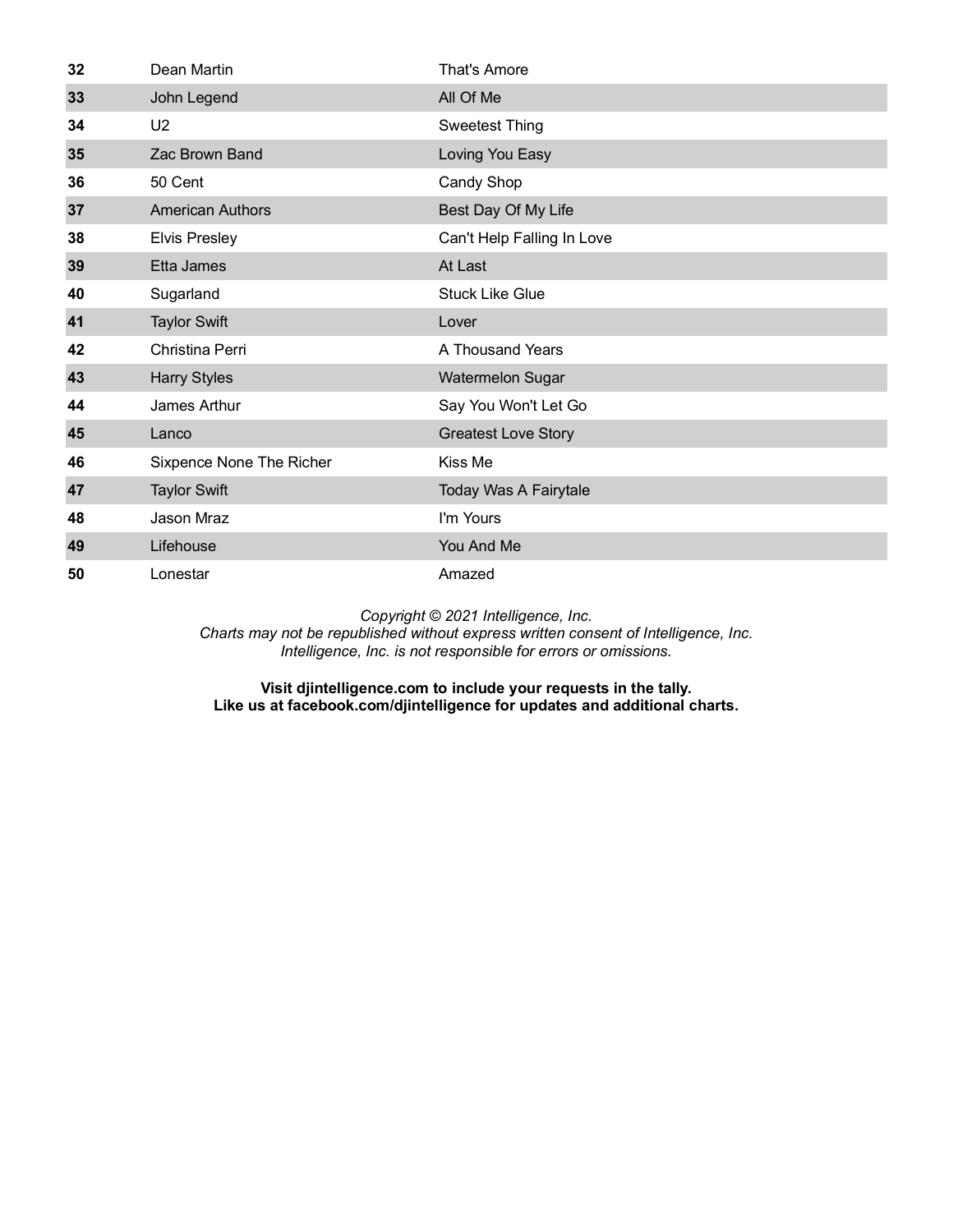

### **Top 50 Most Requested Introduction Songs**

|                | <b>RANK ARTIST</b>                                       | <b>SONG</b>                         |
|----------------|----------------------------------------------------------|-------------------------------------|
| $\mathbf 1$    | T.I. Feat. Jay-Z                                         | <b>Bring 'Em Out</b>                |
| 2              | Chris Brown                                              | Forever                             |
| $\mathbf{3}$   | Justin Timberlake                                        | Can't Stop The Feeling!             |
| 4              | <b>Black Eyed Peas</b>                                   | I Gotta Feeling                     |
| 5              | <b>Bruno Mars</b>                                        | Marry You                           |
| 6              | Daryl Hall & John Oates                                  | You Make My Dreams Come True        |
| $\overline{7}$ | <b>Black Eyed Peas</b>                                   | Let's Get It Started                |
| 8              | <b>Bruno Mars</b>                                        | 24k Magic                           |
| 9              | Walk The Moon                                            | Shut Up And Dance                   |
| 10             | Mark Ronson Feat. Bruno Mars                             | <b>Uptown Funk</b>                  |
| 11             | Kool & The Gang                                          | Celebration                         |
| 12             | Montell Jordan                                           | This Is How We Do It                |
| 13             | AC/DC                                                    | Thunderstruck                       |
| 14             | Natalie Cole                                             | This Will Be (An Everlasting Love)  |
| 15             | Kygo & Whitney Houston                                   | <b>Higher Love</b>                  |
| 16             | <b>Pharrell Williams</b>                                 | Happy                               |
| 17             | Beyonce Feat. Jay-Z                                      | Crazy In Love                       |
| 18             | DJ Khaled Feat. T-Pain, Ludacris, Rick Ross & Snoop Dogg | All I Do Is Win                     |
| 19             | Pink                                                     | <b>Get The Party Started</b>        |
| 20             | <b>Stevie Wonder</b>                                     | Signed, Sealed, Delivered I'm Yours |
| 21             | Beyonce                                                  | Love On Top                         |
| 22             | Darkness                                                 | I Believe In A Thing Called Love    |
| 23             | Quad City DJ's                                           | Space Jam                           |
| 24             | Usher Feat. Ludacris & Lil' Jon                          | Yeah                                |
| 25             | Alan Parsons Project                                     | <b>Sirius</b>                       |
| 26             | <b>American Authors</b>                                  | Best Day Of My Life                 |
| 27             | Heavy D. & The Boyz                                      | Now That We Found Love              |
| 28             | Ray Lamontagne                                           | You Are The Best Thing              |
| 29             | DJ Snake Feat. Lil Jon                                   | Turn Down For What                  |
| 30             | Earth, Wind & Fire                                       | September                           |
| 31             | Sister Sledge                                            | We Are Family                       |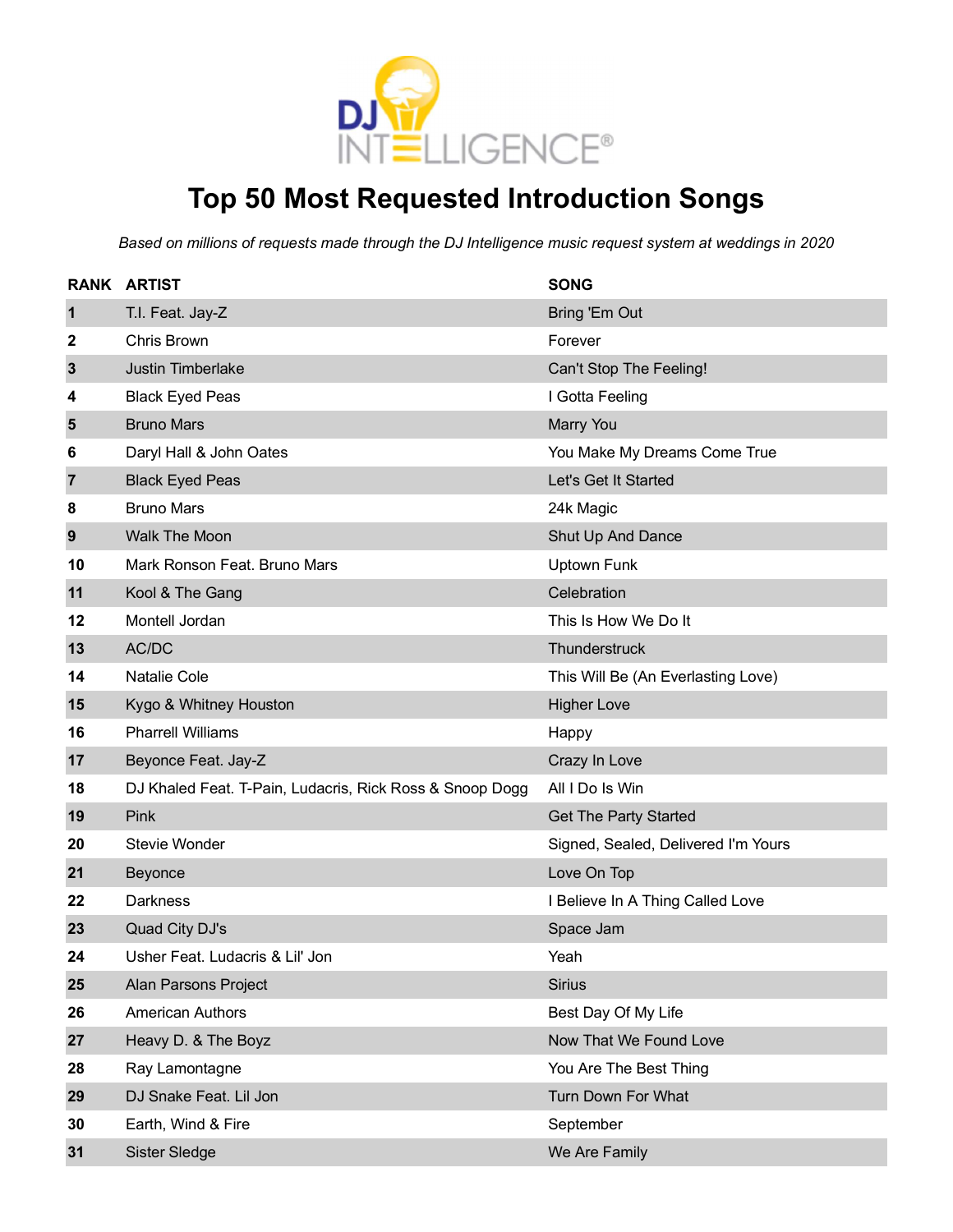| 32 | Avicii                                   | Levels                                     |
|----|------------------------------------------|--------------------------------------------|
| 33 | Don Omar Feat. Lucenzo                   | Danza Kuduro                               |
| 34 | LMFAO Feat. Lauren Bennett And Goon Rock | Party Rock Anthem                          |
| 35 | Redbone                                  | <b>Come And Get Your Love</b>              |
| 36 | Rihanna Feat, Calvin Harris              | We Found Love                              |
| 37 | <b>Whitney Houston</b>                   | I Wanna Dance With Somebody (Who Loves Me) |
| 38 | <b>Ben Rector</b>                        | <b>Brand New</b>                           |
| 39 | DJ Kool                                  | Let Me Clear My Throat                     |
| 40 | Queen                                    | You're My Best Friend                      |
| 41 | <b>Frank Sinatra</b>                     | Love And Marriage                          |
| 42 | Guns N' Roses                            | Welcome To The Jungle                      |
| 43 | Imagine Dragons                          | On Top Of The World                        |
| 44 | Kanye West Feat. T-Pain                  | Good Life                                  |
| 45 | <b>LMFAO</b>                             | Sexy And I Know It                         |
| 46 | LMFAO Feat. Lil Jon                      | <b>Shots</b>                               |
| 47 | London Symphony Orchestra                | Star Wars (Main Title)                     |
| 48 | <b>Pink</b>                              | Raise Your Glass                           |
| 49 | Queen                                    | Crazy Little Thing Called Love             |
| 50 | 2 Unlimited                              | Get Ready For This                         |

*Charts may not be republished without express written consent of Intelligence, Inc. Intelligence, Inc. is not responsible for errors or omissions.*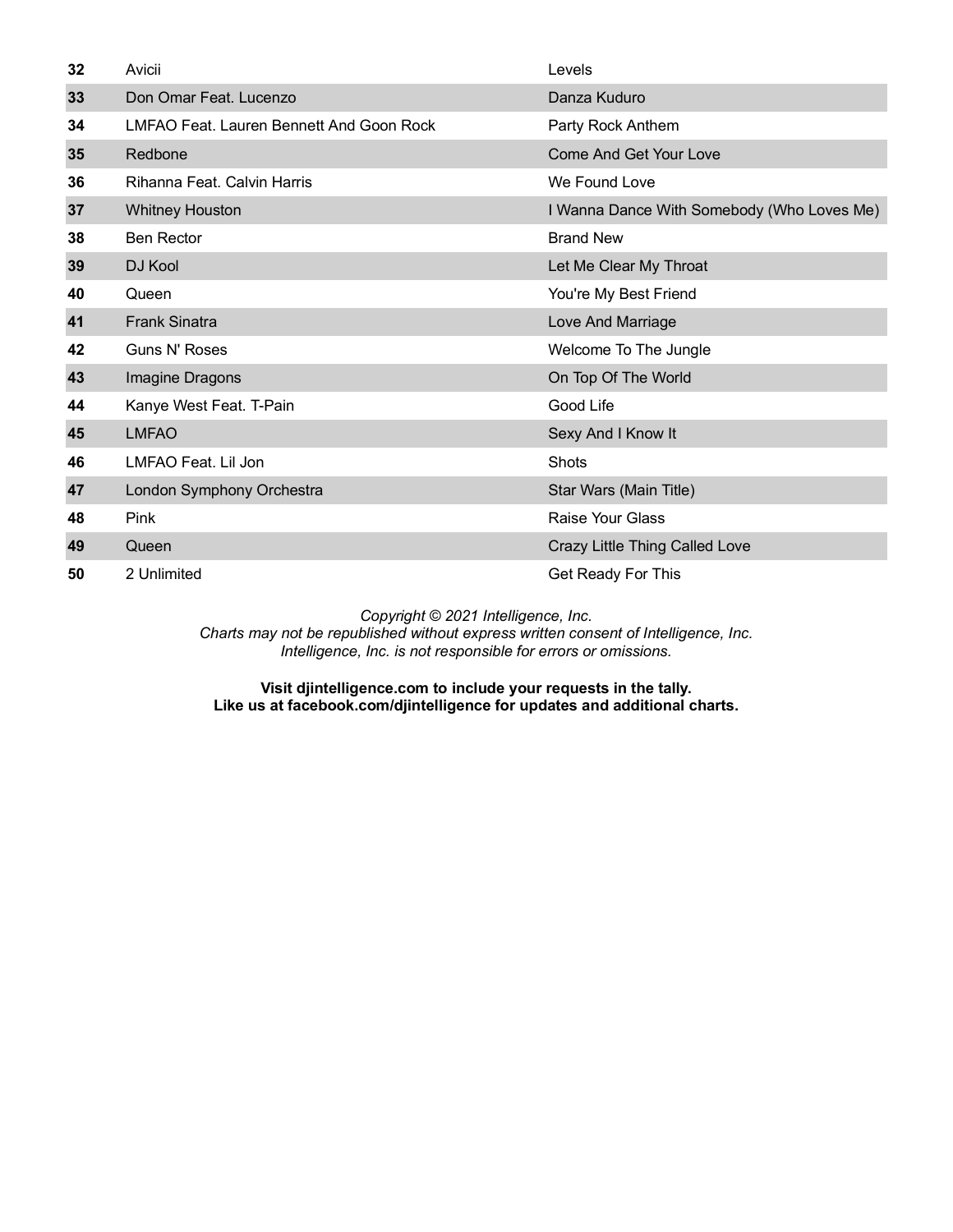

### **Top 50 Most Requested Last Dance Songs**

| <b>RANK</b>    | <b>ARTIST</b>                 | <b>SONG</b>                                      |
|----------------|-------------------------------|--------------------------------------------------|
| 1              | Semisonic                     | <b>Closing Time</b>                              |
| 2              | Bill Medley & Jennifer Warnes | (I've Had) The Time Of My Life                   |
| 3              | Journey                       | Don't Stop Believin'                             |
| 4              | Donna Summer                  | Last Dance                                       |
| 5              | <b>Billy Joel</b>             | Piano Man                                        |
| 6              | Neil Diamond                  | Sweet Caroline (Good Times Never Seemed So Good) |
| $\overline{7}$ | John Denver                   | Take Me Home, Country Roads                      |
| 8              | 'N Sync                       | Bye Bye Bye                                      |
| 9              | <b>Garth Brooks</b>           | <b>Friends In Low Places</b>                     |
| 10             | Michael Buble                 | Save The Last Dance For Me                       |
| 11             | Queen                         | <b>Bohemian Rhapsody</b>                         |
| 12             | <b>Whitney Houston</b>        | I Wanna Dance With Somebody (Who Loves Me)       |
| 13             | <b>Eddie Money</b>            | Take Me Home Tonight                             |
| 14             | Etta James                    | At Last                                          |
| 15             | <b>Walk The Moon</b>          | Shut Up And Dance                                |
| 16             | Earth, Wind & Fire            | September                                        |
| 17             | <b>Black Eyed Peas</b>        | The Time (Dirty Bit)                             |
| 18             | Green Day                     | Time Of Your Life (Good Riddance)                |
| 19             | Old Crow Medicine Show        | <b>Wagon Wheel</b>                               |
| 20             | Eric Clapton                  | <b>Wonderful Tonight</b>                         |
| 21             | <b>Killers</b>                | Mr. Brightside                                   |
| 22             | Toto                          | Africa                                           |
| 23             | AC/DC                         | You Shook Me All Night Long                      |
| 24             | Aerosmith                     | I Don't Want To Miss A Thing                     |
| 25             | <b>Sister Sledge</b>          | We Are Family                                    |
| 26             | Chris Brown                   | Forever                                          |
| 27             | Ed Sheeran                    | Perfect                                          |
| 28             | <b>Isley Brothers</b>         | Shout                                            |
| 29             | Justin Timberlake             | Can't Stop The Feeling!                          |
| 30             | Lady Gaga                     | Always Remember Us This Way                      |
| 31             | Natalie Cole                  | This Will Be (An Everlasting Love)               |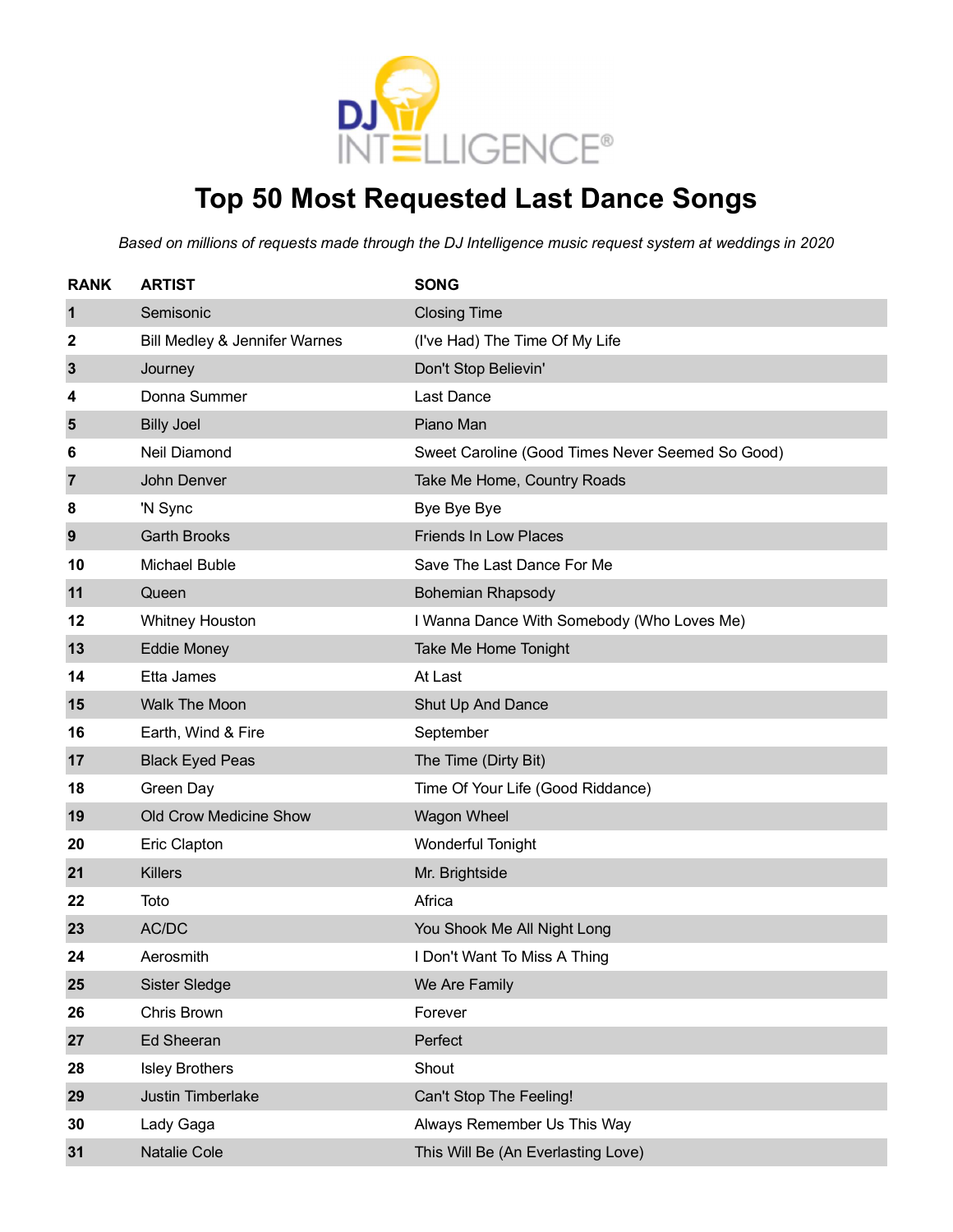| 32 | <b>Blink-182</b>        | All The Small Things                |
|----|-------------------------|-------------------------------------|
| 33 | Louis Armstrong         | What A Wonderful World              |
| 34 | Luke Bryan              | I Don't Want This Night To End      |
| 35 | Luke Combs              | <b>Beautiful Crazy</b>              |
| 36 | Stevie Wonder           | Signed, Sealed, Delivered I'm Yours |
| 37 | <b>Brett Young</b>      | In Case You Didn't Know             |
| 38 | <b>Chris Stapleton</b>  | Tennessee Whiskey                   |
| 39 | <b>Taylor Swift</b>     | Lover                               |
| 40 | <b>American Authors</b> | Best Day Of My Life                 |
| 41 | Ben E. King             | Stand By Me                         |
| 42 | Dexy's Midnight Runners | Come On Eileen                      |
| 43 | <b>Ed Sheeran</b>       | <b>Thinking Out Loud</b>            |
| 44 | Marvin Gaye             | Let's Get It On                     |
| 45 | <b>Rusted Root</b>      | Send Me On My Way                   |
| 46 | <b>Beatles</b>          | Hey Jude                            |
| 47 | Christina Perri         | A Thousand Years                    |
| 48 | Daft Punk               | One More Time                       |
| 49 | <b>Elvis Presley</b>    | Can't Help Falling In Love          |
| 50 | <b>Frank Sinatra</b>    | My Way                              |

*Charts may not be republished without express written consent of Intelligence, Inc. Intelligence, Inc. is not responsible for errors or omissions.*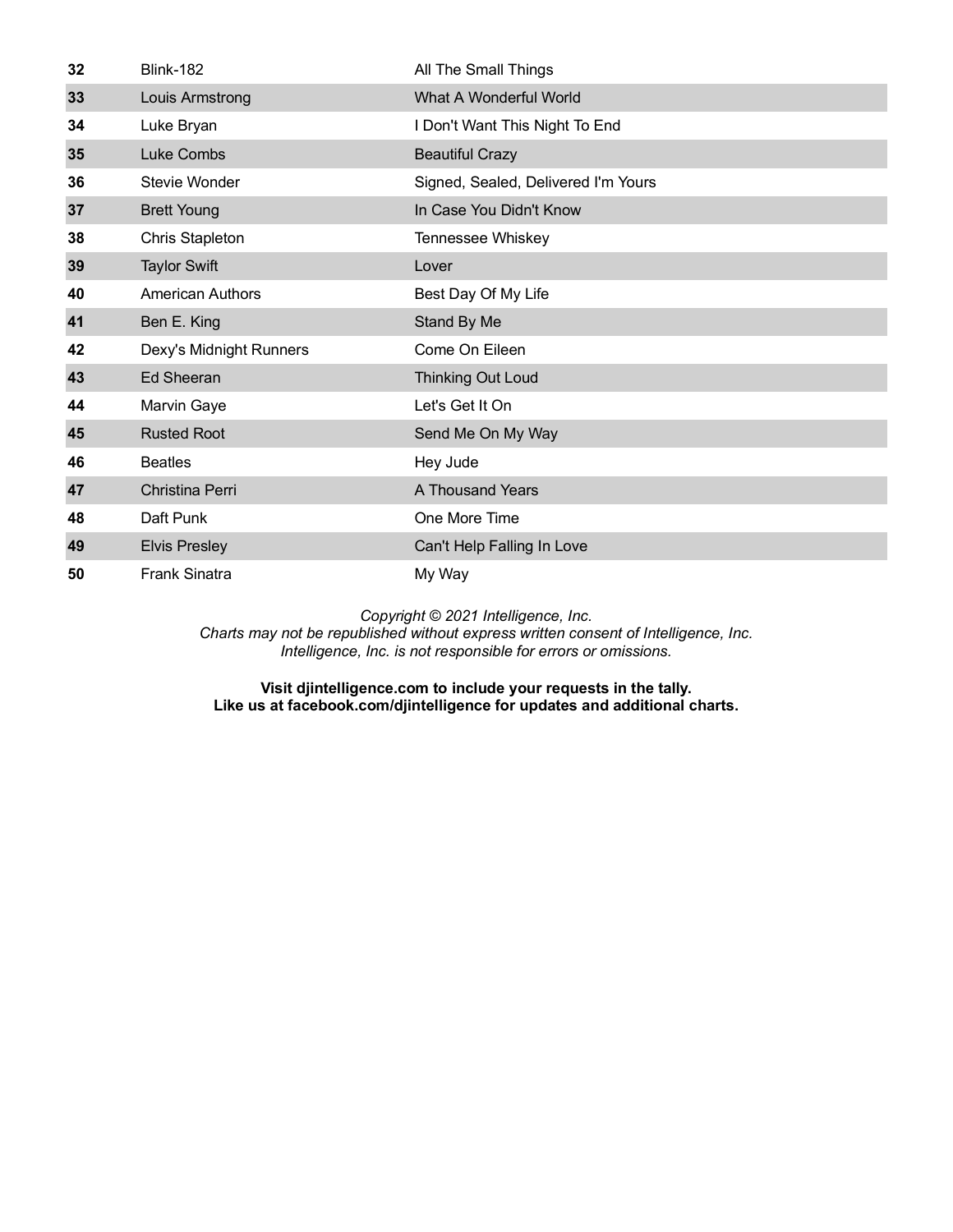

### **Top 50 Most Requested Money Dance Songs**

| <b>RANK</b>  | <b>ARTIST</b>                 | <b>SONG</b>                                |
|--------------|-------------------------------|--------------------------------------------|
| $\mathbf{1}$ | <b>Chris Stapleton</b>        | Tennessee Whiskey                          |
| 2            | Josh Turner                   | Why Don't We Just Dance                    |
| $\mathbf{3}$ | <b>Whitney Houston</b>        | I Wanna Dance With Somebody (Who Loves Me) |
| 4            | <b>Frank Sinatra</b>          | The Way You Look Tonight                   |
| 5            | Temptations                   | My Girl                                    |
| 6            | Chris Stapleton               | Millionaire                                |
| 7            | Dan + Shay                    | From The Ground Up                         |
| 8            | <b>Garth Brooks</b>           | <b>Friends In Low Places</b>               |
| 9            | Kane Brown                    | Heaven                                     |
| 10           | Lee Ann Womack                | I Hope You Dance                           |
| 11           | Lee Brice                     | I Don't Dance                              |
| 12           | <b>Thomas Rhett</b>           | Die A Happy Man                            |
| 13           | Ben E. King                   | Stand By Me                                |
| 14           | <b>Billy Currington</b>       | Must Be Doin' Somethin' Right              |
| 15           | <b>Bruno Mars</b>             | 24k Magic                                  |
| 16           | Dan + Shay                    | Speechless                                 |
| 17           | <b>Dire Straits</b>           | Money For Nothing                          |
| 18           | <b>Ed Sheeran</b>             | Perfect                                    |
| 19           | Elton John                    | Your Song                                  |
| 20           | Jason Aldean                  | You Make It Easy                           |
| 21           | Kane Brown                    | Good As You                                |
| 22           | <b>Rascal Flatts</b>          | My Wish                                    |
| 23           | <b>Steve Miller Band</b>      | Take The Money And Run                     |
| 24           | Stevie Wonder                 | Isn't She Lovely                           |
| 25           | Travie Mccoy Feat. Bruno Mars | <b>Billionaire</b>                         |
| 26           | 'N Sync                       | This I Promise You                         |
| 27           | <b>Barenaked Ladies</b>       | If I Had \$1,000,000                       |
| 28           | <b>Beatles</b>                | Money (That's What I Want)                 |
| 29           | <b>Brett Young</b>            | In Case You Didn't Know                    |
| 30           | Christina Perri               | A Thousand Years                           |
| 31           | Eagles                        | Take It To The Limit                       |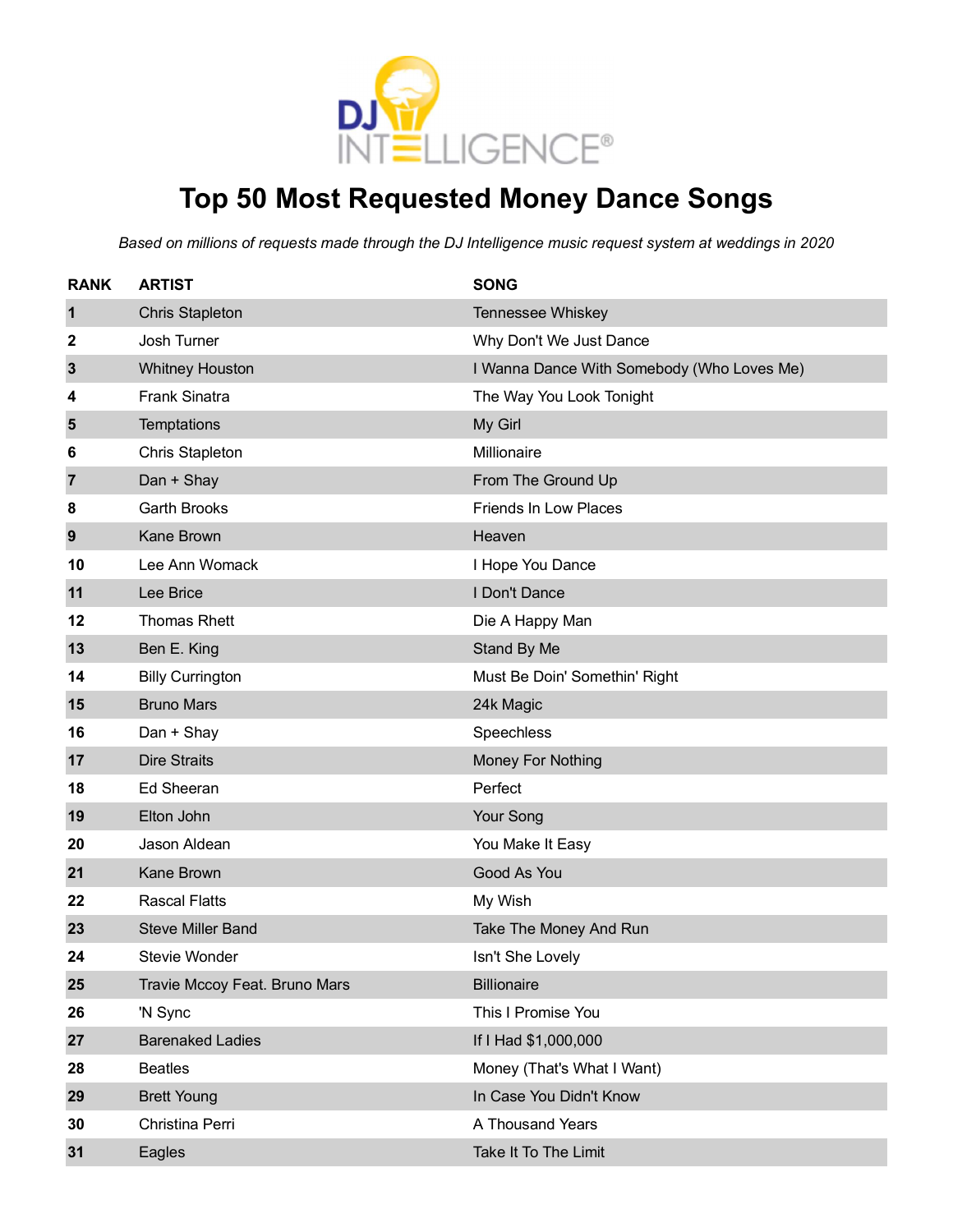| 32 | Earth, Wind & Fire With The Emotions | Boogie Wonderland                  |
|----|--------------------------------------|------------------------------------|
| 33 | Eric Clapton                         | <b>Wonderful Tonight</b>           |
| 34 | Florida Georgia Line                 | Talk You Out Of It                 |
| 35 | Ludacris Feat. Pharrell              | <b>Money Maker</b>                 |
| 36 | Michael Buble                        | Save The Last Dance For Me         |
| 37 | <b>Natalie Cole</b>                  | This Will Be (An Everlasting Love) |
| 38 | Pink Floyd                           | Money                              |
| 39 | Tim Mcgraw                           | <b>Humble And Kind</b>             |
| 40 | Walk The Moon                        | Shut Up And Dance                  |
| 41 | Adele                                | Make You Feel My Love              |
| 42 | Aj Martinez                          | Polka Lorena                       |
| 43 | Alejandro Fernandez                  | Si Tu Supieras                     |
| 44 | <b>Alison Krauss</b>                 | When You Say Nothing At All        |
| 45 | Aloe Blacc                           | I Need A Dollar                    |
| 46 | <b>Backstreet Boys</b>               | Nunca Te Hare Llorar               |
| 47 | <b>Beatles</b>                       | All You Need Is Love               |
| 48 | <b>Beatles</b>                       | <b>Twist And Shout</b>             |
| 49 | <b>Beatles</b>                       | With A Little Help From My Friends |
| 50 | <b>Bee Gees</b>                      | Stayin' Alive                      |

*Charts may not be republished without express written consent of Intelligence, Inc. Intelligence, Inc. is not responsible for errors or omissions.*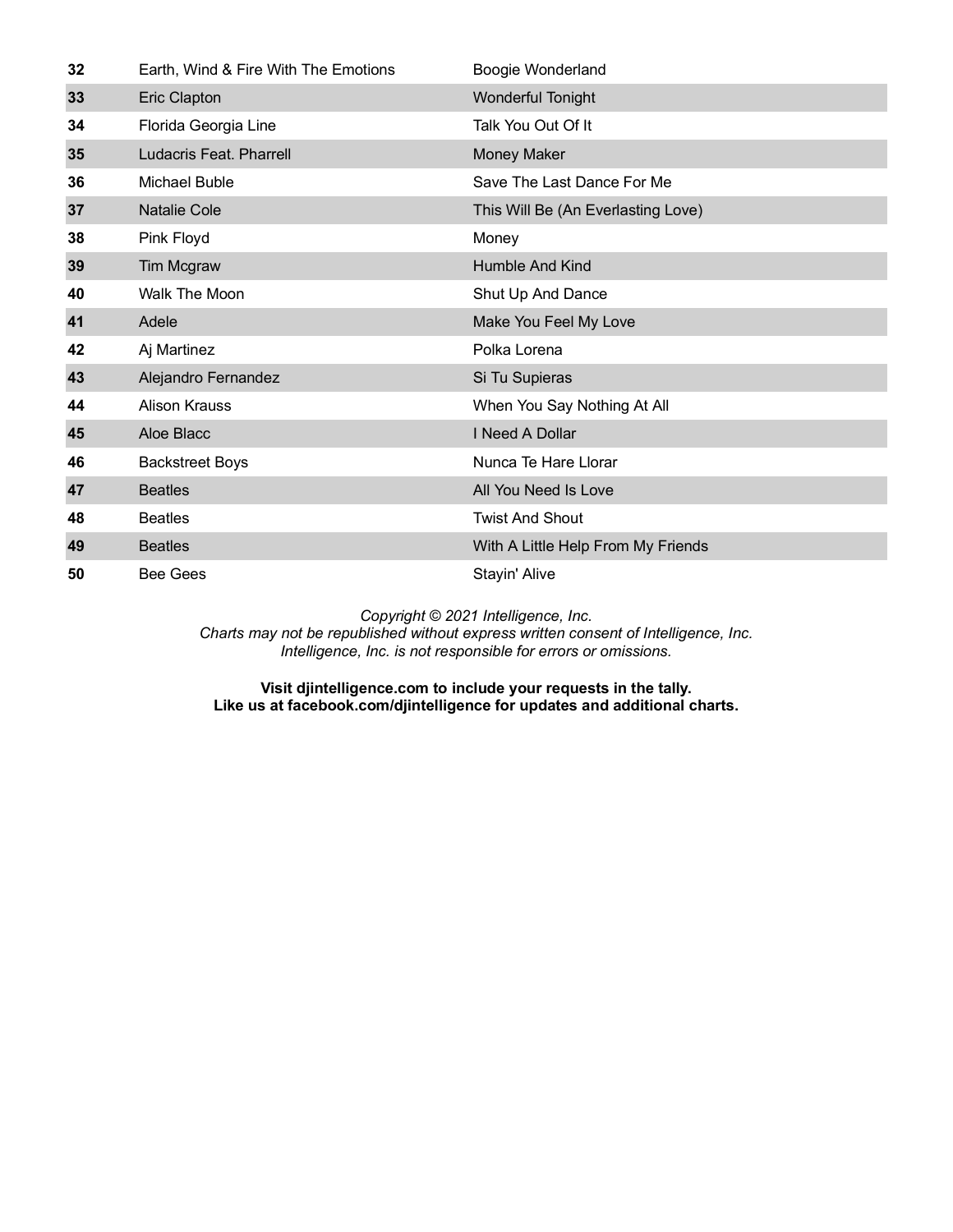

### **Top 50 Most Requested Ceremony Processional Songs**

| <b>RANK</b>    | <b>ARTIST</b>              | <b>SONG</b>                                     |
|----------------|----------------------------|-------------------------------------------------|
| $\mathbf 1$    | The Piano Guys             | A Thousand Years (Instmntl (Piano/Cello Remake) |
| 2              | <b>Haley Reinhart</b>      | Can't Help Falling In Love                      |
| $\mathbf{3}$   | Train                      | <b>Marry Me</b>                                 |
| 4              | Christina Perri            | A Thousand Years                                |
| 5              | Pachelbel                  | Canon In D                                      |
| 6              | <b>Ellie Goulding</b>      | How Long Will I Love You                        |
| $\overline{7}$ | Dan + Shay                 | From The Ground Up                              |
| 8              | <b>Beatles</b>             | Here Comes The Sun                              |
| 9              | <b>Ed Sheeran</b>          | Perfect                                         |
| 10             | Adele                      | Make You Feel My Love                           |
| 11             | Israel 'Iz' Kamakawiwo'ole | Over The Rainbow                                |
| 12             | Jason Mraz                 | I Won't Give Up                                 |
| 13             | John Legend                | All Of Me                                       |
| 14             | <b>Bright Eyes</b>         | First Day Of My Life                            |
| 15             | <b>Bruno Mars</b>          | <b>Marry You</b>                                |
| 16             | Calum Scott                | You Are The Reason                              |
| 17             | <b>Brett Young</b>         | In Case You Didn't Know                         |
| 18             | Jack Johnson               | <b>Better Together</b>                          |
| 19             | Dan + Shay                 | Speechless                                      |
| 20             | Dave Matthews Band         | You And Me                                      |
| 21             | Etta James                 | At Last                                         |
| 22             | Florence + The Machine     | Stand By Me                                     |
| 23             | <b>Garth Brooks</b>        | To Make You Feel My Love                        |
| 24             | Kodaline                   | The One                                         |
| 25             | Lanco                      | <b>Greatest Love Story</b>                      |
| 26             | Louis Armstrong            | What A Wonderful World                          |
| 27             | <b>Scotty Mccreery</b>     | This Is It                                      |
| 28             | Alan Silvestri             | <b>Forrest Gump Theme</b>                       |
| 29             | <b>Colbie Caillat</b>      | <b>Bubbly</b>                                   |
| 30             | Frank Sinatra              | The Way You Look Tonight                        |
| 31             | <b>Hunter Hayes</b>        | Wanted                                          |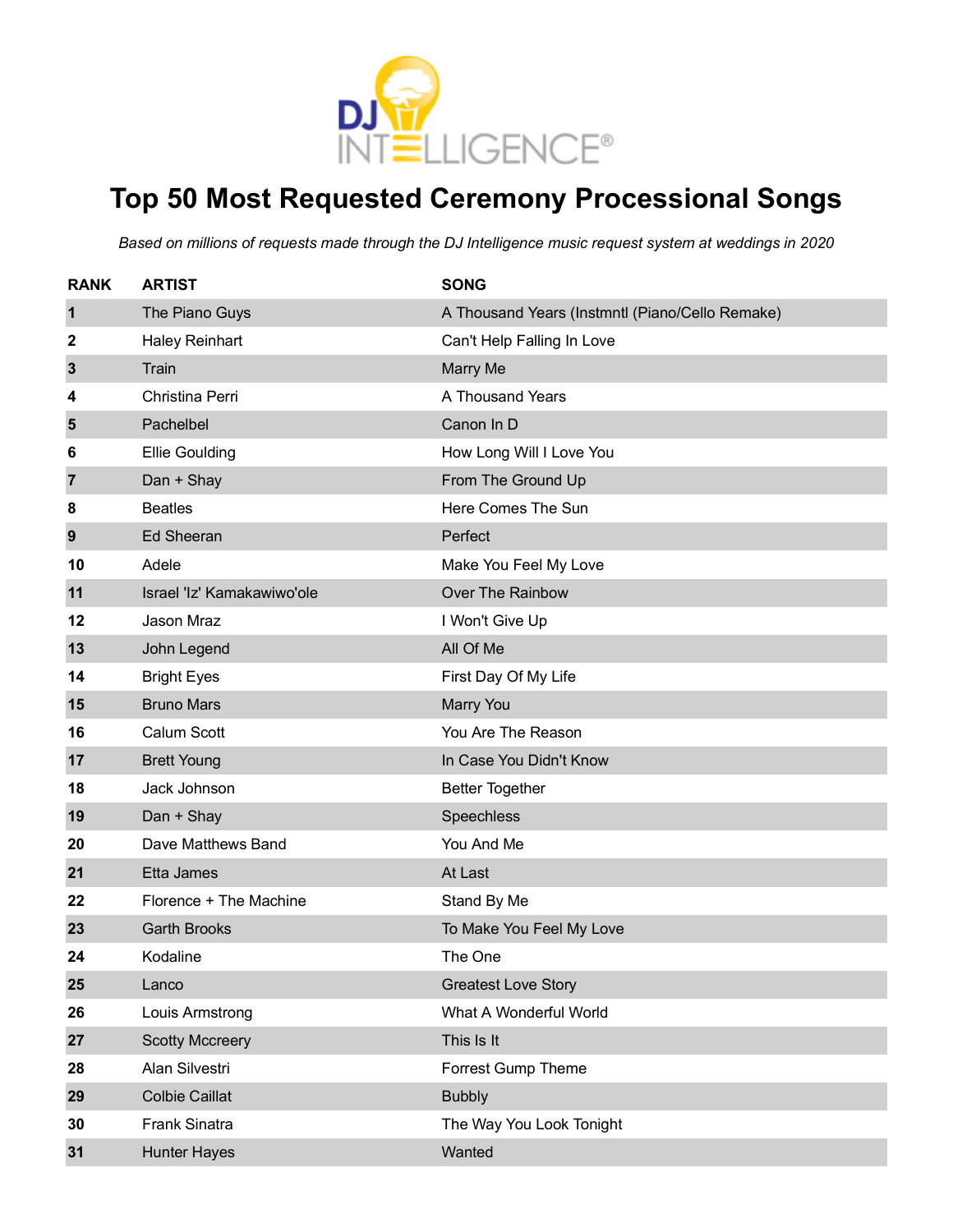| 32 | Jeff Buckley                 | Hallelujah                    |
|----|------------------------------|-------------------------------|
| 33 | Lauryn Hill                  | Can't Take My Eyes Off You    |
| 34 | Lumineers                    | Ho Hey                        |
| 35 | <b>Matt Stell</b>            | Prayed For You                |
| 36 | Norah Jones                  | Come Away With Me             |
| 37 | <b>Peter Gabriel</b>         | The Book Of Love              |
| 38 | <b>Rascal Flatts</b>         | <b>Bless The Broken Road</b>  |
| 39 | <b>Russell Dickerson</b>     | Yours                         |
| 40 | 2pac                         | Dear Mama                     |
| 41 | AC/DC                        | Thunderstruck                 |
| 42 | Alicia Keys                  | If I Ain't Got You            |
| 43 | <b>American Authors</b>      | Best Day Of My Life           |
| 44 | Andrea Bocelli & Matteo      | Fall On Me                    |
| 45 | <b>Annie Lennox</b>          | I Put A Spell On You          |
| 46 | Antonio Vivaldi              | Winter/The Four Seasons/Largo |
| 47 | <b>Avett Brothers</b>        | I And Love And You            |
| 48 | Barrymoore Chamber Orchestra | Pachelbel's Canon In D        |
| 49 | Beach Boys                   | God Only Knows                |
| 50 | <b>Beatles</b>               | I Want To Hold Your Hand      |

*Charts may not be republished without express written consent of Intelligence, Inc. Intelligence, Inc. is not responsible for errors or omissions.*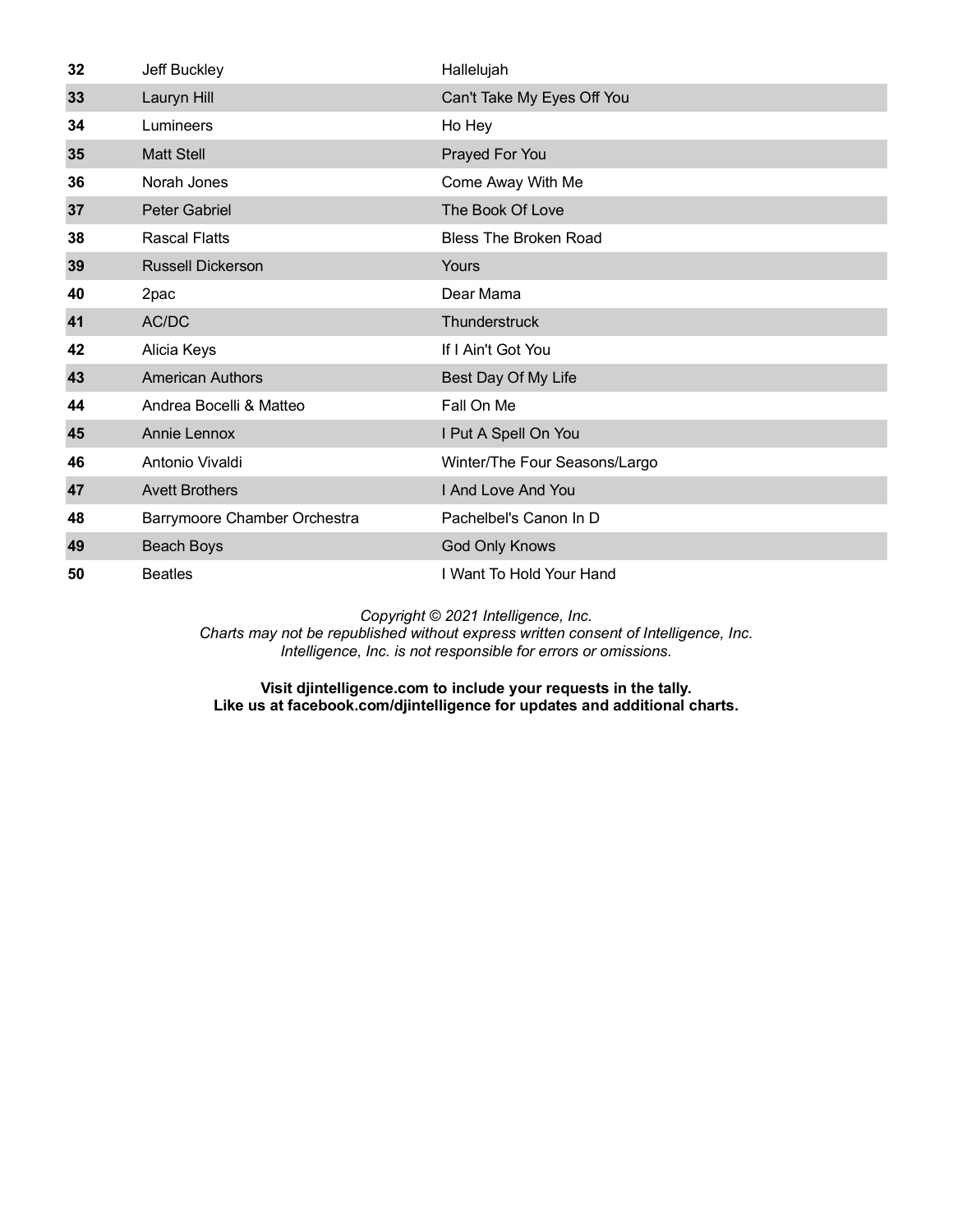

### **Top 50 Most Requested Ceremony Recessional Songs**

| <b>RANK</b>    | <b>ARTIST</b>                      | <b>SONG</b>                          |
|----------------|------------------------------------|--------------------------------------|
| 1              | Stevie Wonder                      | Signed, Sealed, Delivered I'm Yours  |
| 2              | Daryl Hall & John Oates            | You Make My Dreams Come True         |
| $\mathbf{3}$   | <b>Bruno Mars</b>                  | Marry You                            |
| 4              | Natalie Cole                       | This Will Be (An Everlasting Love)   |
| 5              | <b>American Authors</b>            | Best Day Of My Life                  |
| 6              | Queen                              | You're My Best Friend                |
| $\overline{7}$ | Ray Lamontagne                     | You Are The Best Thing               |
| 8              | <b>Beatles</b>                     | All You Need Is Love                 |
| 9              | Smash Mouth                        | I'm A Believer                       |
| 10             | <b>Beatles</b>                     | Here Comes The Sun                   |
| 11             | <b>Ben Rector</b>                  | <b>Brand New</b>                     |
| 12             | <b>Justin Timberlake</b>           | Can't Stop The Feeling!              |
| 13             | Imagine Dragons                    | On Top Of The World                  |
| 14             | Queen                              | Crazy Little Thing Called Love       |
| 15             | <b>Randy Travis</b>                | Forever And Ever, Amen               |
| 16             | Beyonce                            | Love On Top                          |
| 17             | Hootie & The Blowfish              | Only Wanna Be With You               |
| 18             | Israel 'Iz' Kamakawiwo'ole         | Over The Rainbow                     |
| 19             | Kool & The Gang                    | Celebration                          |
| 20             | Sara Bareilles                     | I Choose You                         |
| 21             | <b>Black Eyed Peas</b>             | I Gotta Feeling                      |
| 22             | Chris Brown                        | Forever                              |
| 23             | Dan + Shay & Justin Bieber         | 10,000 Hours                         |
| 24             | Huey Lewis & The News              | The Power Of Love                    |
| 25             | James Taylor                       | How Sweet It Is (To Be Loved By You) |
| 26             | <b>Pharrell Williams</b>           | Happy                                |
| 27             | <b>Scotty Mccreery</b>             | This Is It                           |
| 28             | <b>Darkness</b>                    | I Believe In A Thing Called Love     |
| 29             | Edward Sharpe & The Magnetic Zeros | Home                                 |
| 30             | Michael Buble                      | Everything                           |
| 31             | Michael Jackson                    | The Way You Make Me Feel             |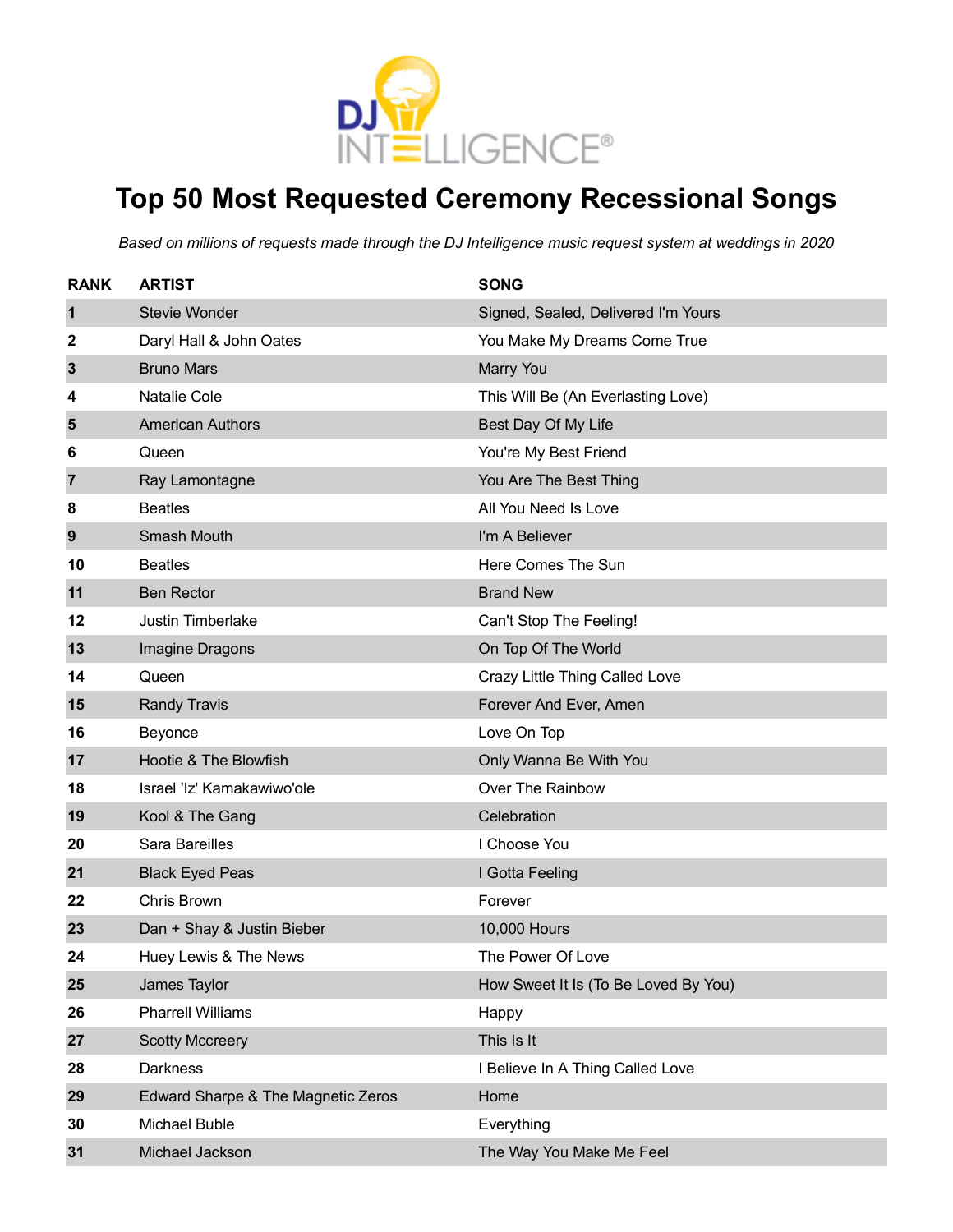| 32 | Stevie Wonder         | For Once In My Life                            |
|----|-----------------------|------------------------------------------------|
| 33 | Train                 | Marry Me                                       |
| 34 | <b>Turtles</b>        | Happy Together                                 |
| 35 | U <sub>2</sub>        | <b>Beautiful Day</b>                           |
| 36 | Zac Brown Band        | Loving You Easy                                |
| 37 | <b>Colbie Caillat</b> | I Do                                           |
| 38 | <b>Counting Crows</b> | Accidentally In Love                           |
| 39 | <b>Ellie Goulding</b> | Love Me Like You Do                            |
| 40 | Florida Georgia Line  | Simple                                         |
| 41 | Jack Johnson          | <b>Better Together</b>                         |
| 42 | Jackie Wilson         | (Your Love Keeps Lifting Me) Higher And Higher |
| 43 | Jon Pardi             | <b>Head Over Boots</b>                         |
| 44 | Redbone               | Come And Get Your Love                         |
| 45 | Shania Twain          | From This Moment On                            |
| 46 | Ajr                   | Bang!                                          |
| 47 | Beyonce Feat. Jay-Z   | Crazy In Love                                  |
| 48 | <b>Blake Shelton</b>  | God Gave Me You                                |
| 49 | <b>Borns</b>          | <b>Electric Love</b>                           |
| 50 | <b>Brett Eldredge</b> | Love Someone                                   |

*Charts may not be republished without express written consent of Intelligence, Inc. Intelligence, Inc. is not responsible for errors or omissions.*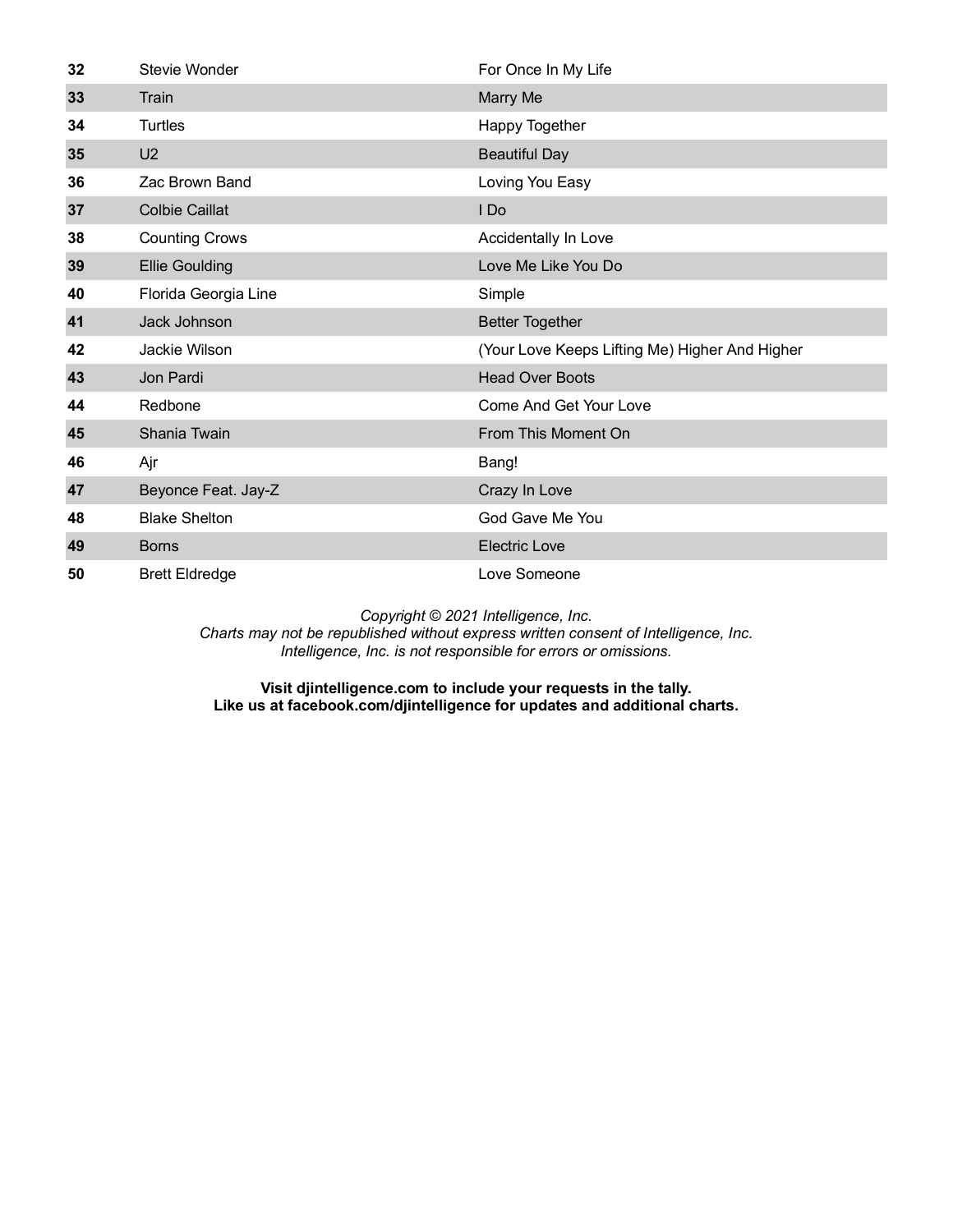

### **Top 50 Most Requested Ceremony Songs**

| <b>RANK</b> | <b>ARTIST</b>              | <b>SONG</b>                                     |
|-------------|----------------------------|-------------------------------------------------|
| 1           | Train                      | Marry Me                                        |
| 2           | Christina Perri            | A Thousand Years                                |
| 3           | The Piano Guys             | A Thousand Years (Instmntl (Piano/Cello Remake) |
| 4           | <b>Bruno Mars</b>          | Marry You                                       |
| 5           | <b>Stevie Wonder</b>       | Signed, Sealed, Delivered I'm Yours             |
| 6           | Dan + Shay                 | Speechless                                      |
| 7           | Daryl Hall & John Oates    | You Make My Dreams Come True                    |
| 8           | <b>Haley Reinhart</b>      | Can't Help Falling In Love                      |
| 9           | <b>Natalie Cole</b>        | This Will Be (An Everlasting Love)              |
| 10          | <b>Scotty Mccreery</b>     | This Is It                                      |
| 11          | John Legend                | All Of Me                                       |
| 12          | Dan + Shay                 | From The Ground Up                              |
| 13          | <b>Ed Sheeran</b>          | Perfect                                         |
| 14          | <b>Beatles</b>             | Here Comes The Sun                              |
| 15          | Queen                      | You're My Best Friend                           |
| 16          | Jack Johnson               | <b>Better Together</b>                          |
| 17          | <b>Luke Combs</b>          | <b>Beautiful Crazy</b>                          |
| 18          | <b>Russell Dickerson</b>   | Yours                                           |
| 19          | <b>American Authors</b>    | Best Day Of My Life                             |
| 20          | <b>Brett Young</b>         | In Case You Didn't Know                         |
| 21          | Israel 'Iz' Kamakawiwo'ole | Over The Rainbow                                |
| 22          | <b>Blake Shelton</b>       | God Gave Me You                                 |
| 23          | <b>Calum Scott</b>         | You Are The Reason                              |
| 24          | Ed Sheeran                 | <b>Thinking Out Loud</b>                        |
| 25          | Adele                      | Make You Feel My Love                           |
| 26          | Dan + Shay & Justin Bieber | 10,000 Hours                                    |
| 27          | <b>Ellie Goulding</b>      | How Long Will I Love You                        |
| 28          | Etta James                 | At Last                                         |
| 29          | Ray Lamontagne             | You Are The Best Thing                          |
| 30          | Jason Mraz                 | I Won't Give Up                                 |
| 31          | Jason Mraz                 | I'm Yours                                       |
|             |                            |                                                 |